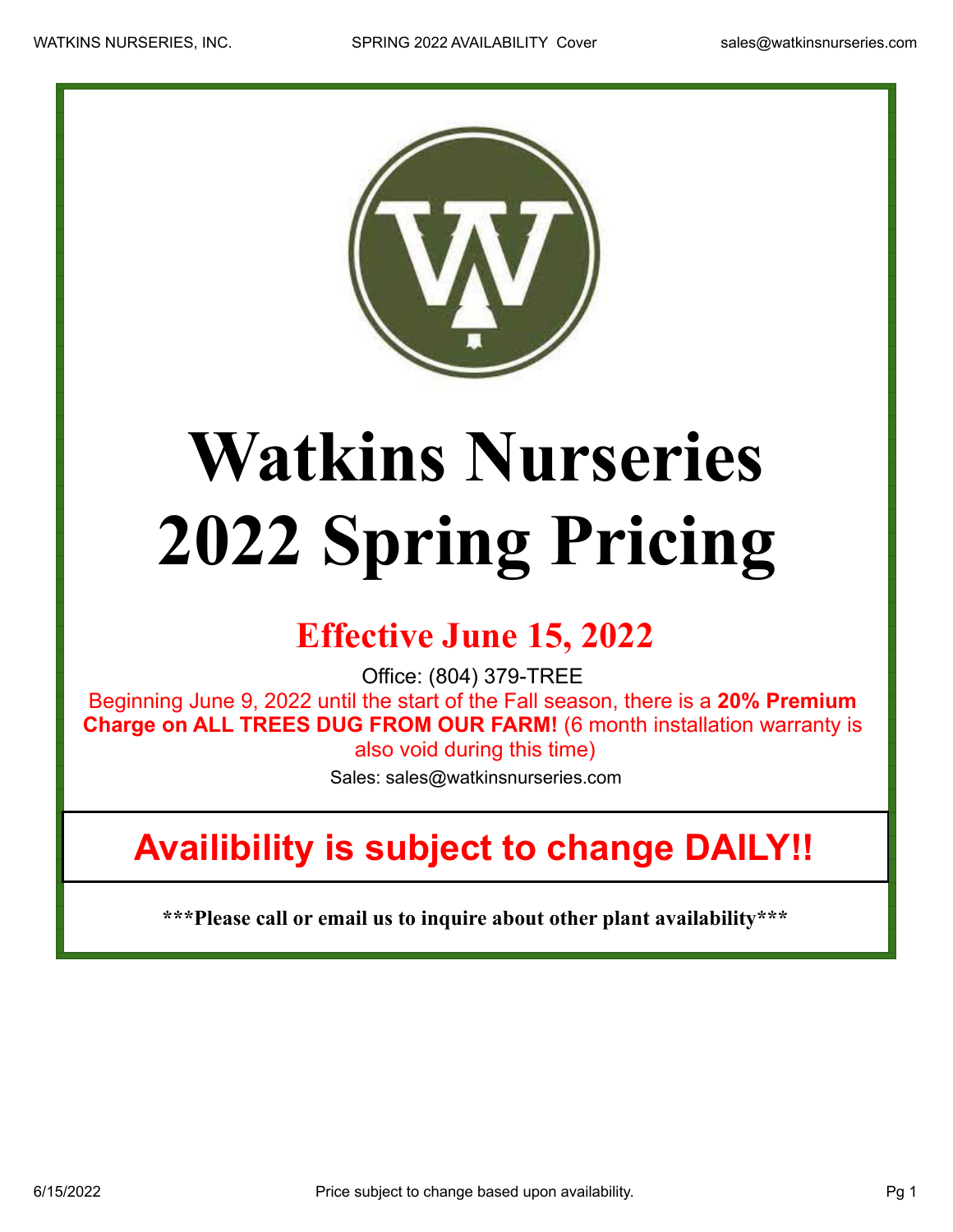| <b>Botanical Name</b>           | <b>Common Name</b>        | <b>Total Quantity</b> | <b>Retail Price</b> |
|---------------------------------|---------------------------|-----------------------|---------------------|
| Acer griseum 2"                 | Maple, Paperbark 2"       | 0                     | \$189.00            |
| Acer griseum 3"                 | Maple, Paperbark 2.5"     | 2                     | \$220.00            |
| Acer rubrum Autumn Flame 2"     | Maple, Autumn Flame 2"    | 10                    | \$189.00            |
| Acer rubrum Autumn Flame 2.5"   | Maple, Autumn Flame 2.5"  | 10                    | \$220.00            |
| Acer rubrum Autumn Flame 3"     | Maple, Autumn Flame 3"    | 45                    | \$312.00            |
| Acer rubrum October Glory 2"    | Maple, October Glory 2"   | 5                     | \$189.00            |
| Acer rubrum October Glory 2.5"  | Maple, October Glory 2.5" | 4                     | \$220.00            |
| Acer rubrum October Glory 3"    | Maple, October Glory 3"   | 15                    | \$312.00            |
| Acer rubrum October Glory 3.5"  | Maple, October Glory 3.5" | 15                    | \$413.00            |
| Acer rubrum October Glory 4"    | Maple, October Glory 4"   | 10                    | \$455.00            |
| Acer rubrum Redpointe 2"        | Maple, Redpoint 2"        | 0                     | \$189.00            |
| Acer rubrum Redpointe 2.5"      | Maple, Redpointe 2.5"     | 10                    | \$220.00            |
| Acer rubrum Redpointe 3"        | Maple, Redpointe 3"       | 50                    | \$312.00            |
| Acer rubrum Redpointe 3.5"      | Maple, Redpointe 3.5"     | 15                    | \$413.00            |
| Acer rubrum Red Sunset 2"       | Maple, Red Sunset 2"      | 50                    | \$189.00            |
| Acer rubrum Red Sunset 2.5"     | Maple, Red Sunset 2.5"    | 19                    | \$220.00            |
| Acer rubrum Red Sunset 3"       | Maple, Red Sunset 3"      | 23                    | \$312.00            |
| Acer rubrum Red Sunset 3.5"     | Maple, Red Sunset 3.5"    | 20                    | \$413.00            |
| Acer rubrum Red Sunset 4"       | Maple, Red Sunset 4"      | 0                     | \$455.00            |
| Acer saccharum Legacy 2"        | Maple, Legacy Sugar 2"    | 0                     | \$189.00            |
| Acer saccharum Legacy 2.5"      | Maple, Legacy Sugar 2.5"  | 0                     | \$220.00            |
| Acer saccharum Legacy 3"        | Maple, Legacy Sugar 3"    | 4                     | \$312.00            |
| Acer saccharum Legacy 4"        | Maple, Legacy Sugar 4"    | 1                     | \$413.00            |
| Acer saccharum Legacy 6"        | Maple, Legacy Sugar 5"    | 1                     | \$921.00            |
| Acer x freemanii Armstrong 2"   | Maple, Armstrong 2"       | 1                     | \$189.00            |
| Acer x freemanii Armstrong 2.5" | Maple, Armstrong 2.5"     | 7                     | \$220.00            |
| Acer x freemanii Armstrong 3"   | Maple, Armstrong 3"       | 4                     | \$312.00            |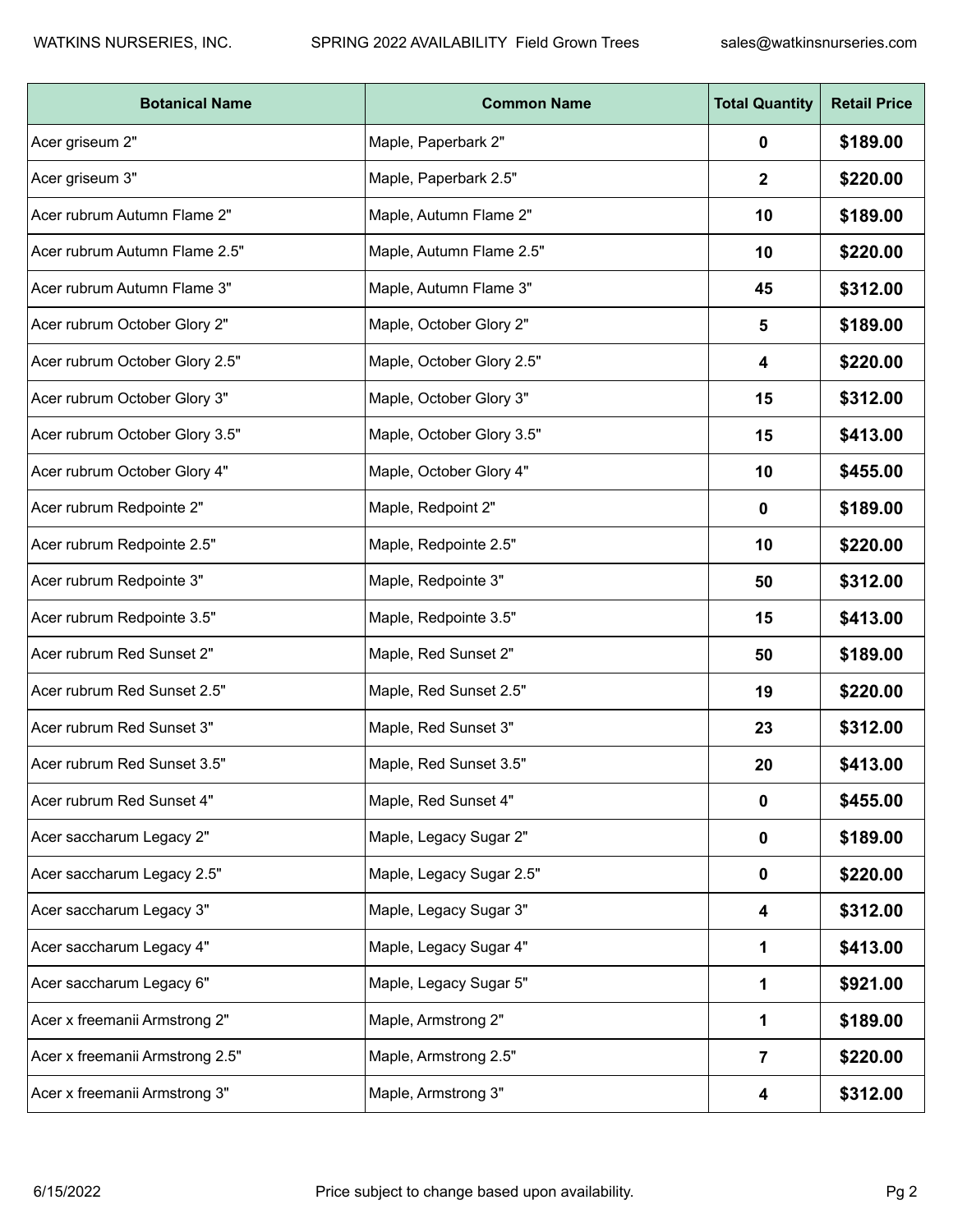| <b>Botanical Name</b>                                                                 | <b>Common Name</b>               | <b>Total Quantity</b> | <b>Retail Price</b> |
|---------------------------------------------------------------------------------------|----------------------------------|-----------------------|---------------------|
| Acer x fremanii Jeffersred 2"                                                         | Maple, Autumn Blaze 2"           | 30                    | \$189.00            |
| Acer x fremanii Jeffersred 2.5"                                                       | Maple, Autumn Blaze 2.5"         | 10                    | \$220.00            |
| Acer x fremanii Jeffersred 3"                                                         | Maple, Autumn Blaze 3"           | 5                     | \$312.00            |
| Acer palmatum var. dissectum 'Crimson Queen' 30 Japanese Maple, Crimson Queen 30"     |                                  | 1                     | \$555.00            |
| Acer palmatum var. dissectum 'Tamukeyama' 30"                                         | Japanese Maple, Tamukeyama 30"   | 4                     | \$508.00            |
| Amelanchier x grandiflora Autumn Brilliance S/S 1. Serviceberry, Autumn Bril S/S 1.5" |                                  | 35                    | \$155.00            |
| Amelanchier x grandiflora Autumn Brilliance S/S 2' Serviceberry, Autumn Bril S/S 2"   |                                  | 5                     | \$186.00            |
| Amelanchier x grandiflora Autumn Brilliance M/S d Serviceberry, Autumn Bril M/S 6 -7' |                                  | 4                     | \$275.00            |
| Amelanchier x grandiflora Autumn Brilliance M/S 7 Serviceberry, Autumn Bril M/S 7-8'  |                                  | 10                    | \$301.00            |
| Betula nigra M/S 8-10'                                                                | River Birch M/S 8-10'            | 4                     | \$165.00            |
| Betula nigra M/S 10-12'                                                               | River Birch M/S 10-12'           | 4                     | \$231.00            |
| Betula nigra M/S 12-14'                                                               | River Birch M/S 12-14'           | 5                     | \$323.00            |
| Betula nigra M/S 14-16'                                                               | River Birch M/S 14-16'           | 7                     | \$452.00            |
| Betula nigra 2-Stem 8-10'                                                             | River Birch 2-Stem 8-10'         | 6                     | \$98.00             |
| Betula nigra 2-Stem 10-12'                                                            | River Birch 2-Stem 10-12'        | 12                    | \$117.00            |
| Betula nigra 2-Stem 12-14'                                                            | River Birch 2-Stem 12-14'        | 9                     | \$156.00            |
| Betula nigra S/S 2.5"                                                                 | River Birch S/S 2.5"             | 3                     | \$124.00            |
| Betula nigra S/S 3"                                                                   | River Birch S/S 3"               | 4                     | \$150.00            |
| Betula nigra S/S 3.5"                                                                 | River Birch S/S 3.5"             | $\mathbf{2}$          | \$186.00            |
| Betula nigra S/S 4"                                                                   | River Birch S/S 4"               | 8                     | \$194.00            |
| Betula nigra S/S 5"                                                                   | River Birch S/S 5"               | 4                     | \$257.00            |
| Betula nigra Dura Heat 6-7'                                                           | River Birch, Dura Heat 6-8'      | 70                    | \$210.00            |
| Betula nigra S/S 6"                                                                   | River Birch S/S 6"               | $\overline{7}$        | \$305.00            |
| Betula nigra Heritage M/S 8'-10'                                                      | River Birch, Heritage M/S 8'-10' | 37                    | \$165.00            |
| Betula nigra Heritage M/S 10-12"                                                      | River Birch, Heritage M/S 10-12" | 44                    | \$231.00            |
| Betula nigra Heritage M/S 12-14'                                                      | River Birch, Heritage M/S 12-14' | 4                     | \$323.00            |
| Betula nigra Heritage M/S 14-16'                                                      | River Birch, Heritage M/S 14-16' | $\boldsymbol{2}$      | \$452.00            |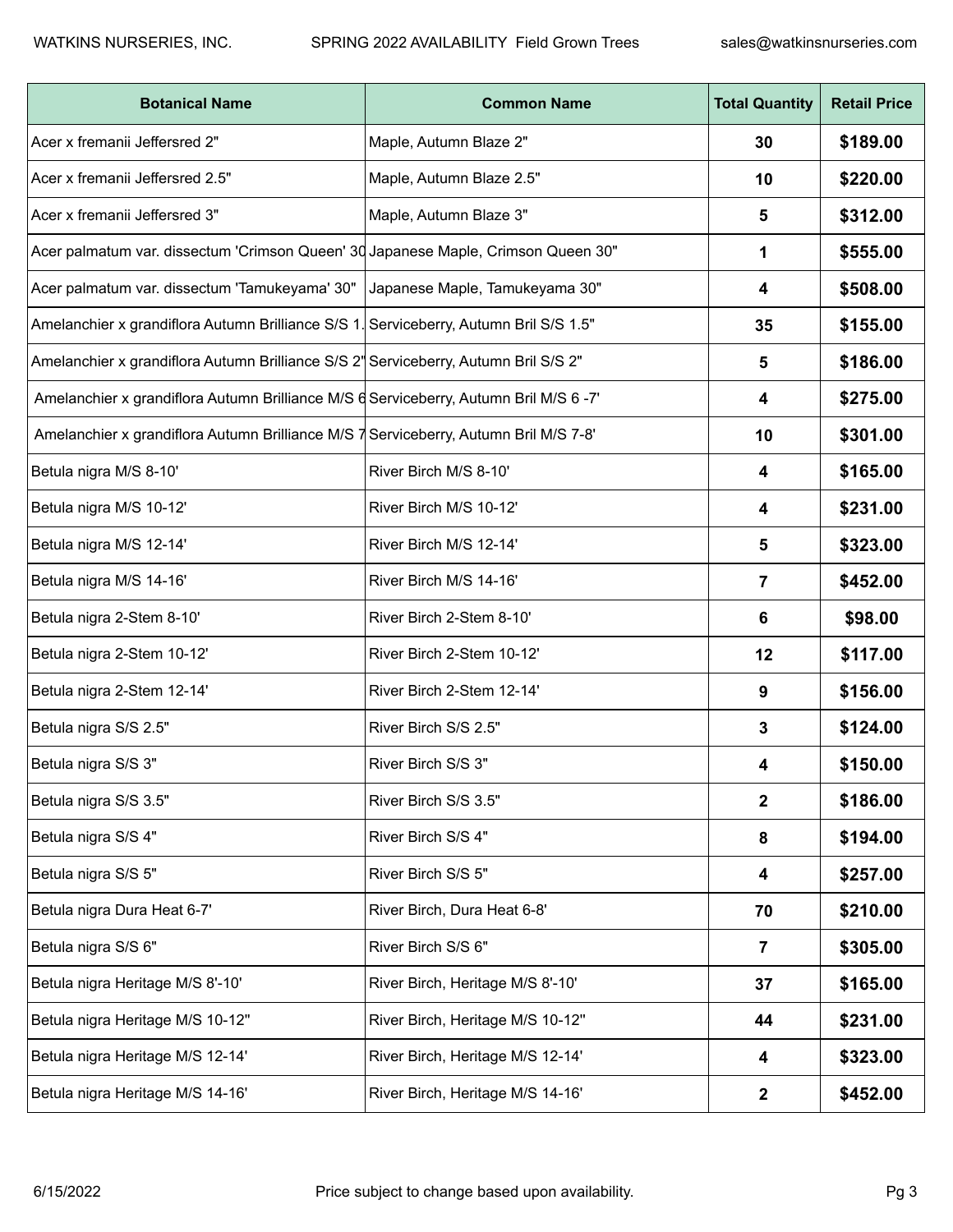| <b>Botanical Name</b>                          | <b>Common Name</b>                     | <b>Total Quantity</b> | <b>Retail Price</b> |
|------------------------------------------------|----------------------------------------|-----------------------|---------------------|
| Betula nigra Heritage 2-Stem 8-10'             | River Birch, Heritage 2-Stem 8-10'     | 17                    | \$98.00             |
| Betula nigra Heritage 2-Stem 10-12'            | River Birch, Heritage 2-Stem 10-12'    | 26                    | \$117.00            |
| Betula nigra Heritage 2-Stem 12-14'            | River Birch, Heritage 2-Stem 12-14'    | 7                     | \$156.00            |
| Betula nigra Heritage S/S 2"                   | River Birch, Heritage S/S 2"           | 8                     | \$112.00            |
| Betula nigra Heritage S/S 2.5"                 | River Birch, Heritage S/S 2.5"         | 1                     | \$124.00            |
| Betula nigra Heritage S/S 3"                   | River Birch, Heritage S/S 3"           | 3                     | \$186.00            |
| Betula nigra Heritage S/S 4"                   | River Birch, Heritage S/S 4"           | 1                     | \$194.00            |
| Buxus sempervirens Arborescens 15-18"          | Boxwood, American 15-18"               | 8                     | \$42.00             |
| Buxus sempervirens Arborescens 18-24"          | Boxwood, American 18-24"               | 10                    | \$57.00             |
| Buxus sempervirens Arborescens 24-30"          | Boxwood, American 24-30"               | 20                    | \$83.00             |
| Buxus sempervirens Arborescens 30-36"          | Boxwood, American 30-36"               | 30                    | \$130.00            |
| Buxus sempervirens Arborescens 36-42"          | Boxwood, American 36-42"               | 20                    | \$179.00            |
| Buxus sempervirens Arborescens 42-48"          | Boxwood, American 42-48"               | 15                    | \$218.00            |
| Buxus micro. var. japonica 'Winter Gem" 18-24" | Boxwood, Winter Gem 18 - 24"           | 20                    | \$200.00            |
| Carpinus betulus (bush form)                   | Hornbeam, European (bush form)         | 0                     | \$280.00            |
| Carpinus caroliniana 1.75"                     | Hornbeam, American 1.75"               | 15                    | \$259.00            |
| Carpinus caroliniana 2.5"                      | Hornbeam, American 2.5"                | 5                     | \$392.00            |
| Cercis canadensis 6-8'                         | Redbud, Eastern 6-8'                   | 4                     | \$196.00            |
| Cercis canadensis Forest Pansy 6-8'            | Redbud, Forest Pansy 6-8'/2"           | 40                    | \$445.00            |
| Cercis canadensis Forest Pansy 8-10'           | Redbud, Forest Pansy 8-10'             | 15                    | \$588.00            |
| Cercis canadensis Merlot 6-8'                  | Redbud, Merlot 6-8'                    | 35                    | \$182.00            |
| Cercis canadensis 'Ruby Falls' 2"              | Redbud(Weeping), 'Ruby Falls' 2"       | 8                     | \$489.00            |
| Cornus Florida 5 - 6'                          | Dogwood, Native Flowering 5 - 6'       | 20                    | \$196.00            |
| Cornus kousa chinensis 6 - 8'                  | Dogwood, Chinese 5 - 6' (White Flower) | 20                    | \$196.00            |
| Cornus Kousa chinensis 8-10'                   | Dogwood, Chinese 6-8'                  | 50                    | \$280.00            |
| Cornus rutdan Celestial® 6-7'                  | Dogwood, Celestial® Rutgers 6-7'       | 20                    | \$196.00            |
| Crataegus viridis 2"                           | Winter King Hawthorn 2"                | 50                    | \$266.00            |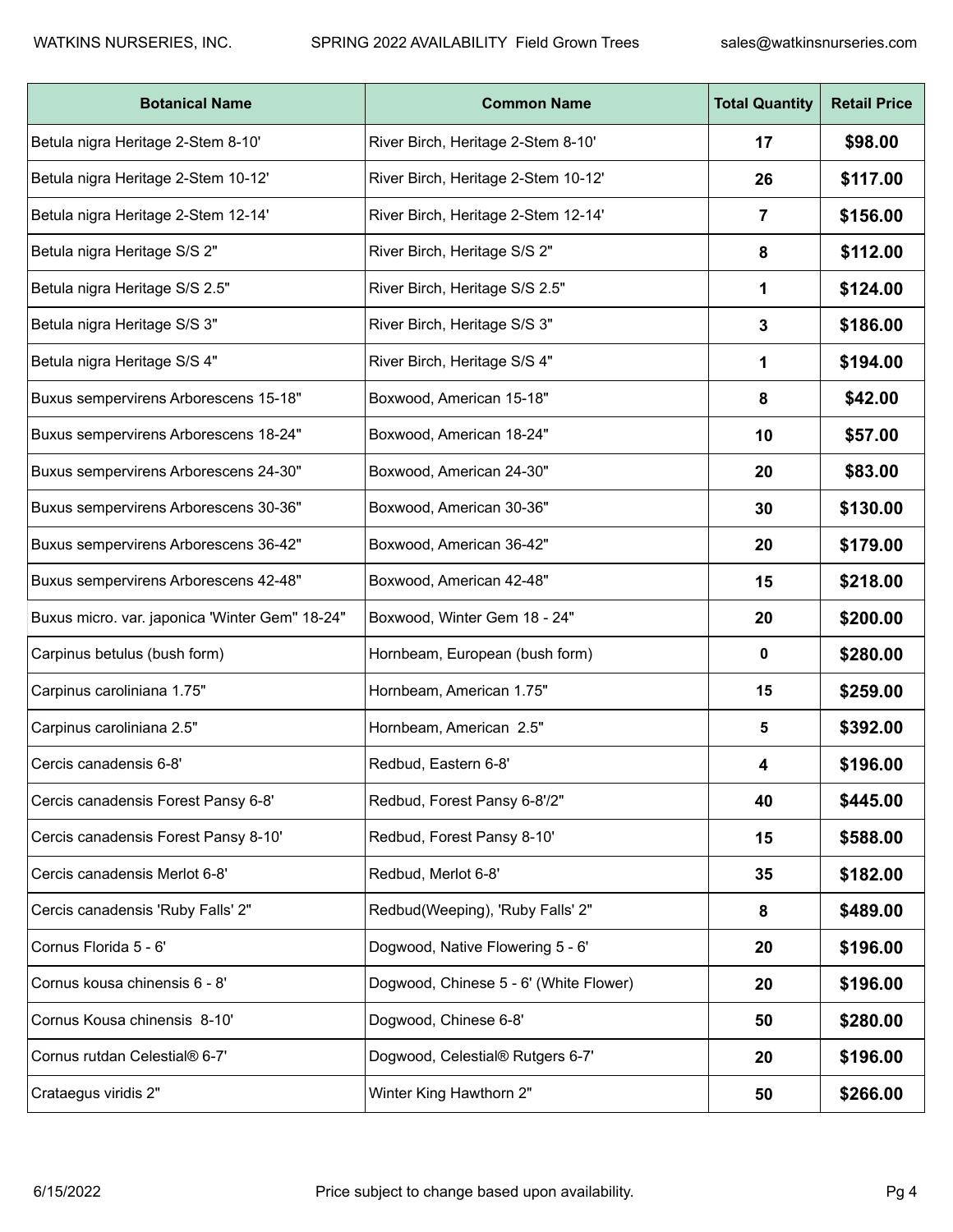| <b>Botanical Name</b>                | <b>Common Name</b>                | <b>Total Quantity</b> | <b>Retail Price</b> |
|--------------------------------------|-----------------------------------|-----------------------|---------------------|
| Cupressocyparis leylandii 6'         | Leyland Cypress 6'                | 10                    | \$133.00            |
| Cupressocyparis leylandii 7'         | Leyland Cypress 7'                | 50                    | \$150.00            |
| Cupressocyparis leylandii 8-10'      | Leyland Cypress 8-10'             | 25                    | \$220.00            |
| Cupressocyparis leylandii 10-12'     | Leyland Cypress 10-12'            | 35                    | \$308.00            |
| Cupressocyparis leylandii 12-14'     | Leyland Cypress 12-14'            | 5                     | \$431.00            |
| Diospyros virginiana 1.75"           | Common Persimmon 1.75" FEMALE     | 10                    | \$218.00            |
| Diospyros virginiana 1.75"           | Common Persimmon 1.75" MALE       | 10                    | \$218.00            |
| Diospyros virginiana 2"              | Common Persommon 2" FEMALE        | 0                     | \$235.00            |
| Diospyros virginiana 2"              | Common Persimmon 2" MALE          | 0                     | \$235.00            |
| Diospyros virginiana 2.5"            | Common Persommon 2.5" FEMALE      | 0                     | \$277.00            |
| Diospyros virginiana 2.5"            | Common Persimmon 2.5" MALE        | 0                     | \$277.00            |
| Diospyros virginiana 3"              | Common Persimmon 3" FEMALE        | 5                     | \$304.00            |
| Diospyros virginian 3"               | Common Persimmon 3" MALE          | 5                     | \$304.00            |
| Diospyros virginiana 3.5"            | Common Persimmon 3.5" FEMALE      | 5                     | \$335.00            |
| Diospyros virginana 3.5"             | Common Persimmon 3.5" MALE        | 5                     | \$335.00            |
| Diospyros virginiana 4"              | Common Persimmon 4" FEMALE        | 2                     | \$368.00            |
| Diospyros virginiana 4"              | Common Persommon 4" MALE          | 2                     | \$368.00            |
| Diospyros virginiana 5"              | <b>Common Persimmon 5" FEMALE</b> | 2                     | \$404.00            |
| Diospyros virginiana 5"              | Common Persimmon 5" MALE          | $\mathbf{2}$          | \$404.00            |
| Euonymus alatus Compactus 4'         | Compact Burning Bush 4'           | 29                    | \$53.00             |
| Euonymus alatus Compactus 5'         | Compact Burning Bush 5'           | 45                    | \$77.00             |
| Euonymus alatus Compactus 6'         | Compact Burning Bush 6'           | 36                    | \$99.00             |
| Gleditsia triacanthos Shademaster 2" | Honeylocust, Shademaster 2"       | 25                    | \$285.00            |
| Ilex opaca Satyr Hill 5'             | Holly, Satyr Hill 5'              | 25                    | \$203.00            |
| llex opaca Satyr Hill 6'             | Holly, Satyr Hill 6'              | 288                   | \$260.00            |
| llex opaca Satyr Hill 7'             | Holly, Satyr Hill 7'              | 110                   | \$319.00            |
| Ilex opaca Satyr Hill 8-10'          | Holly, Satyr Hill 8-10'           | 9                     | \$495.00            |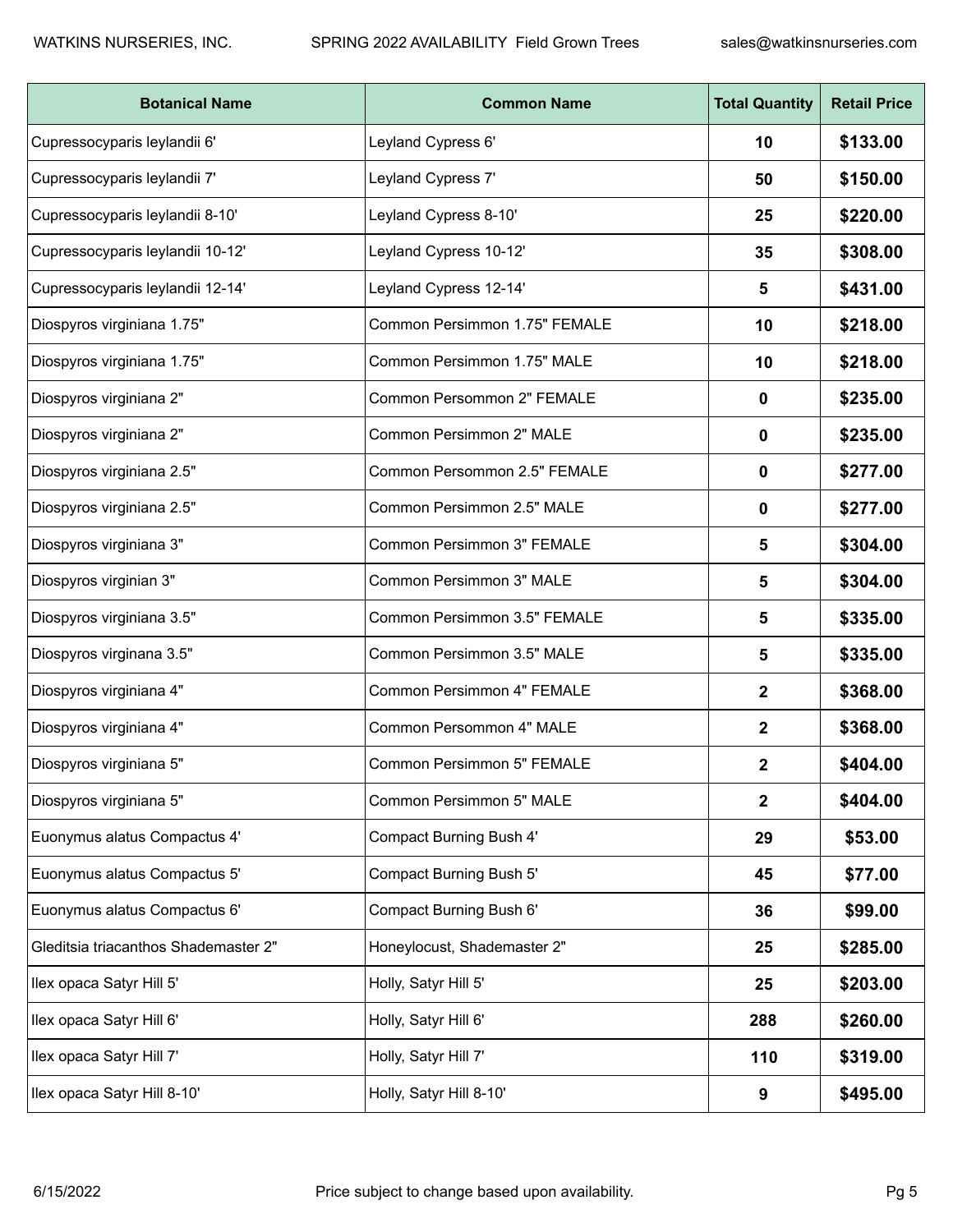| <b>Botanical Name</b>                            | <b>Common Name</b>                | <b>Total Quantity</b> | <b>Retail Price</b> |
|--------------------------------------------------|-----------------------------------|-----------------------|---------------------|
| Ilex x attenuata Fosteri #2 5'                   | Holly, Foster 5'                  | 25                    | \$139.00            |
| Ilex x attenuata Fosteri #2 6'                   | Holly, Foster 6'                  | 100                   | \$178.00            |
| Ilex x attenuata Fosteri #2 7'                   | Holly, Foster 7'                  | 92                    | \$216.00            |
| Ilex x attenuata Fosteri #2 8'                   | Holly, Foster 8' - BGRADE         | 50                    | \$260.00            |
| Ilex x Stevens 5'                                | Holly, Nellie Stevens 5'          | 155                   | \$203.00            |
| Ilex x Nellie Stevens 6'                         | Holly, Nellie Stevens 6'          | 55                    | \$260.00            |
| Ilex x Nellie Stevens 7'                         | Holly, Nellie Stevens 7'          | 1                     | \$279.00            |
| Ilex x Nellie Stevens 8 - 10'                    | Holly, Nellie Stevens 8 - 10'     | 10                    | \$495.00            |
| Juniperus chinensis 6-7'                         | Juniper, Hollywood 6-7'           | 1                     | \$225.00            |
| Juniperus virginiana 5'                          | Eastern Red Cedar 5'              | 5                     | \$143.00            |
| Juniperus virginiana 6'                          | Eastern Red Cedar 6'              | 6                     | \$193.00            |
| Juniperus virginiana 7'                          | Eastern Red Cedar 7'              | 5                     | \$216.00            |
| Juniperus virginiana 8-10'                       | Eastern Red Cedar 8-10'           | 5                     | \$267.00            |
| Juniperus virginiana 10-12'                      | Eastern Red Cedar 10-12'          | 5                     | \$323.00            |
| Juniperus virginiana 'Cupressifolia' 6'          | Juniper, Hillspire 6'             | 1                     | \$225.00            |
| Lagerstroemia indica "Catawba" 5'                | Crape Myrtle, Catawba 6'          | 40                    | \$165.00            |
| Lagerstroemia indica Dynamite 5'                 | Crape Myrtle, Dynamite® 5'        | 0                     | \$180.00            |
| Lagerstroemia indica Dynamite 6'                 | Crape Myrtle, Dynamite® 6'        | 8                     | \$189.00            |
| Lagerstroemia indica Dynamite 5' 2-Stem          | Crape Myrtle, Dynamite® 5' 2-Stem | 3                     | \$119.00            |
| Lagerstroemia indica x fauriei Muskogee 5'       | Crape Myrtle, Muskogee 5'         | 70                    | \$126.00            |
| Lagerstroemia indica x fauriei Muskogee 6'       | Crape Myrtle, Muskogee 6'         | 61                    | \$148.00            |
| Lagerstroemia indica x fauriei Muskogee 7'       | Crape Myrtle, Muskogee 7'         | 27                    | \$170.00            |
| Lagerstroemia indica x fauriei Muskogee 8-10'    | Crape Myrtle, Muskogee 8-10'      | 30                    | \$193.00            |
| Lagerstroemia indica x fauriei Muskogee 2" S/S   | Crape Myrtle, Muskogee 2" S/S     | $\mathbf{2}$          | \$121.00            |
| Lagerstroemia indica x fauriei Muskogee 2.5" S/S | Crape Myrtle, Muskogee 2.5" S/S   | 1                     | \$133.00            |
| Lagerstroemia indica x fauriei Natchez 5'        | Crape Myrtle, Natchez 5'          | 129                   | \$126.00            |
| Lagerstroemia indica x fauriei Natchez 6'        | Crape Myrtle, Natchez 6'          | 122                   | \$148.00            |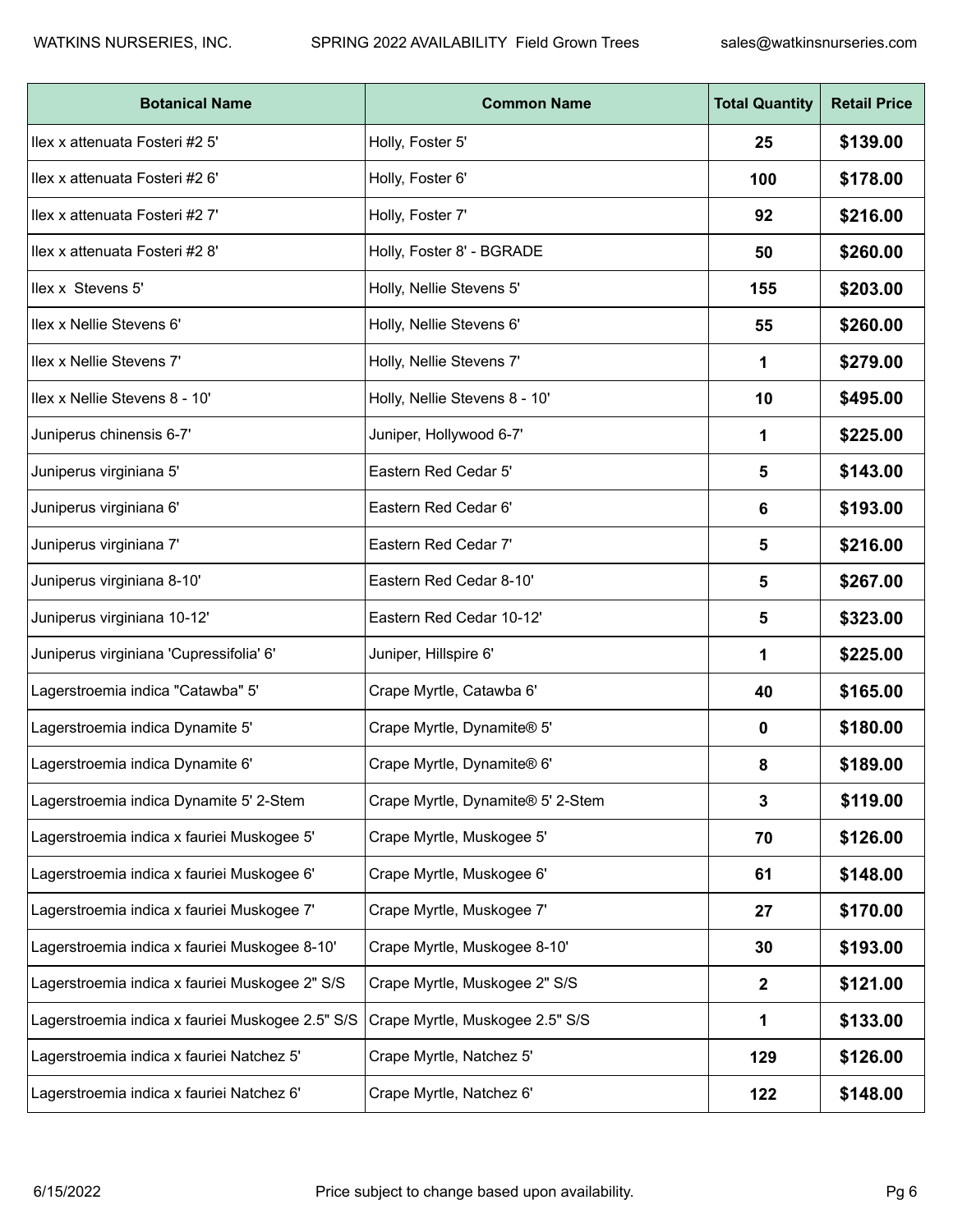| <b>Botanical Name</b>                                                               | <b>Common Name</b>               | <b>Total Quantity</b> | <b>Retail Price</b> |
|-------------------------------------------------------------------------------------|----------------------------------|-----------------------|---------------------|
| Lagerstroemia indica x fauriei Natchez 7'                                           | Crape Myrtle, Natchez 7'         | 41                    | \$170.00            |
| Lagerstroemia indica x fauriei Natchez 8'-10'                                       | Crape Myrtle, Natchez 8'-10'     | 15                    | \$193.00            |
| Lagerstroemia indica "Red Rocket" 7'                                                | Crape Myrtle, Red Rocket 7'      | 5                     | \$189.00            |
| Lagerstroemia indica "Red Rocket" 8'                                                | Crape Myrtle, Red Rocket 8'      | 5                     | \$224.00            |
| Lagerstroemia indica x fauriei Tuscarora 5' B Gra Crape Myrtle, Tuscarora 5' BGRADE |                                  | 0                     | \$105.00            |
| Lagerstroemia indica x fauriei Tuskegee 5'                                          | Crape Myrtle, Tuskegee 5'        | 66                    | \$117.00            |
| Lagerstroemia indica x fauriei Tuskegee 6'                                          | Crape Myrtle, Tuskegee 6'        | 56                    | \$138.00            |
| Lagerstroemia indica x fauriei Tuskegee 7'                                          | Crape Myrtle, Tuskegee 7'        | 14                    | \$159.00            |
| Liriodendron tulipifera 2"                                                          | Tulip Poplar 2"                  | 10                    | \$214.00            |
| Liriodendron tulipifera 2.5"                                                        | Tulip Poplar 2.5"                | 8                     | \$252.00            |
| Liriodendron tulipifera 3"                                                          | Tulip Poplar 3"                  | 3                     | \$263.00            |
| Liquidambar styra 2"                                                                | Sweetgum 2"                      | 40                    | \$217.00            |
| Liquidambar styra 2.5"                                                              | Sweetgum 2.25"                   | 40                    | \$259.00            |
| Magnolia grandiflora Claudia Wannamaker 14-16'                                      | Magnolia, Claudia Wannamaker 20' | 1                     | \$1,061.20          |
| Magnolia grandiflora D.D. Blanchard 8-10'                                           | Magnolia, D.D. Blanchard 8-10'   | 41                    | \$227.00            |
| Magnolia grandiflora D.D. Blanchard 10-12'                                          | Magnolia, D.D. Blanchard 10-12'  | 37                    | \$293.00            |
| Magnolia virginiana 10 - 12'                                                        | Magnolia, Sweet Bay 10 - 12'     | 3                     | \$413.00            |
| Nyssa Sylvatica 1.5"                                                                | Black Gum 1.5"                   | 0                     | \$218.00            |
| Nyssa Sylvatica 2"                                                                  | Black Gum 2"                     | 12                    | \$336.00            |
| Nyssa Sylvatica 'Wildfire' 2"                                                       | Black Gum 'Wildfire' 2"          | 10                    | \$336.00            |
| Ostrya virginiana 2"                                                                | Hophornbeam, American 2"         | 1                     | \$190.00            |
| Picea abies 5'                                                                      | Spruce, Norway 5'                | 15                    | \$133.00            |
| Picea abies 6'                                                                      | Spruce, Norway 6'                | 17                    | \$171.00            |
| Picea abies 7'                                                                      | Spruce, Norway 7'                | 8                     | \$212.00            |
| Picea abies 8-10'                                                                   | Spruce, Norway 8-10'             | 8                     | \$248.00            |
| Pinus taeda 5'                                                                      | Pine, Loblolly 5'                | 50                    | \$96.00             |
| Pinus taeda 6'                                                                      | Pine, Loblolly 6'                | 25                    | \$111.00            |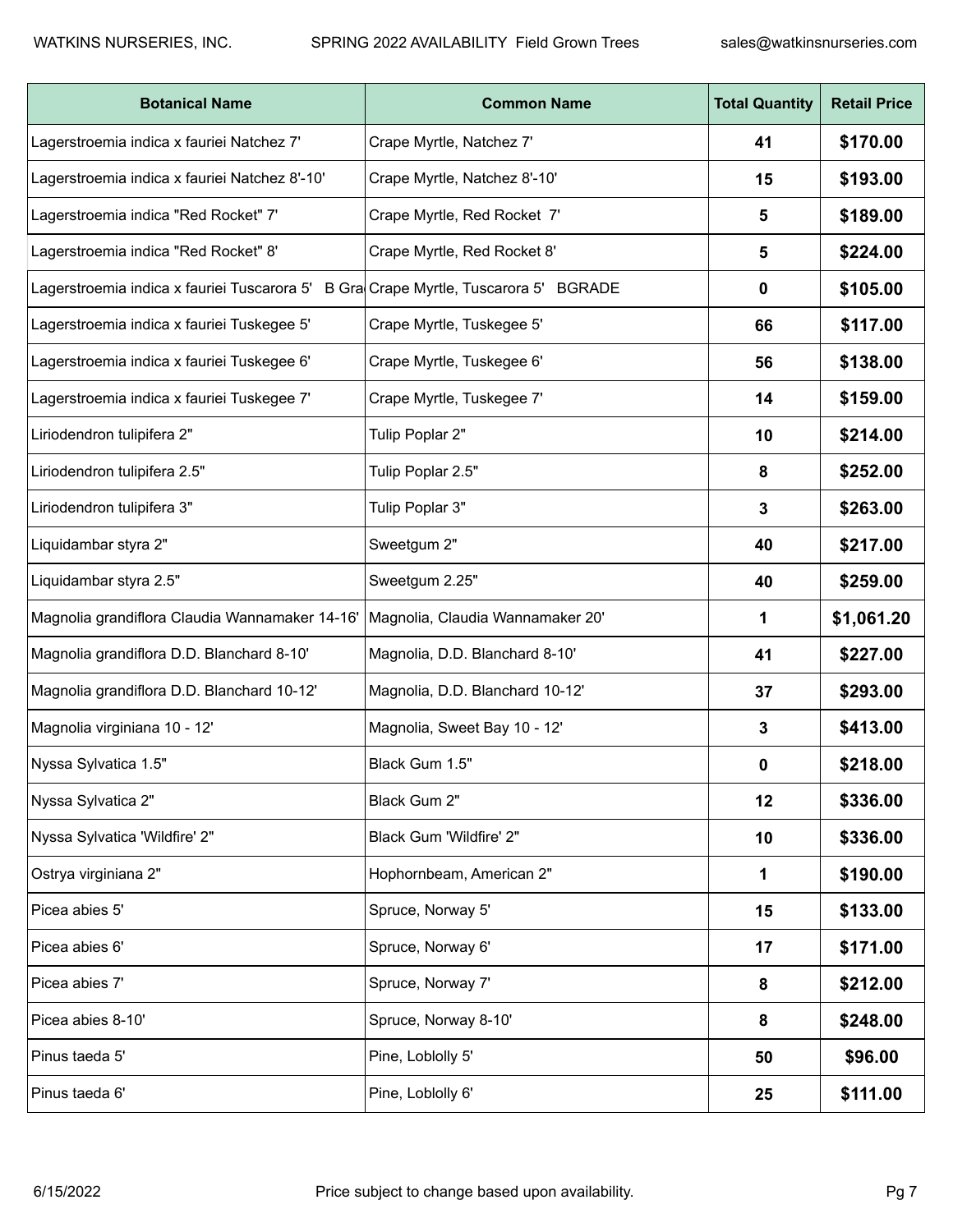| <b>Botanical Name</b>              | <b>Common Name</b>               | <b>Total Quantity</b> | <b>Retail Price</b> |
|------------------------------------|----------------------------------|-----------------------|---------------------|
| Pinus taeda 7'                     | Pine, Loblolly 7'                | 30                    | \$127.00            |
| Pinus taeda 8-10'                  | Pine, Loblolly 8-10'             | 0                     | \$175.00            |
| Pinus taeda 10-12'                 | Pine, Loblolly 10-12'            | 4                     | \$224.00            |
| Pinus taeda 12-14'                 | Pine, Loblolly 12-14'            | 20                    | \$280.00            |
| Pinus taeda 14-16'                 | Pine, Loblolly 14-16'            | 25                    | \$322.00            |
| Pinus taeda 16-18'                 | Pine, Loblolly 16-18'            | 20                    | \$476.00            |
| Pistacia Chinensis 2"              | Chinese Pistache 2"              | 50                    | \$279.00            |
| Platanus x acerifolia:             | Bloodgood London Plane tree 2"   | 25                    | \$217.00            |
| Platanus x acerifolia              | Bloodgood London Plane tree 2.5" | 15                    | \$280.00            |
| Platanus x acerifolia              | Bloodgood London Plane tree 3"   | 15                    | \$364.00            |
| Prunus subhirtella Autumnalis 2"   | Cherry, Autumnalis 2"            | 30                    | \$224.00            |
| Prunus subhirtella Autumnalis 2.5" | Cherry, Autumnalis 2.5"          | 0                     | \$194.00            |
| Prunus subhirtella Autumnalis 3"   | Cherry, Autumnalis 3"            | 6                     | \$267.00            |
| Prunus subhirtella Autumnalis 3.5" | Cherry, Autumnalis 3.5"          | 11                    | \$311.00            |
| Prunus subhirtella Autumnalis 4"   | Cherry, Autumnalis 4"            | 2                     | \$347.00            |
| Prunus × incam 2.5 - 3"            | Cherry, Okame 2 - 2.5"           | 7                     | \$195.00            |
| Prunus, Yoshino 2.5"               | Cherry, Yoshino 2.5"             | 0                     | \$329.00            |
| Prunus x yedoensis 3.5"            | Cherry, Yoshino 3.5"             | 4                     | \$415.00            |
| Prunus x yedoensis 4"              | Cherry, Yoshino 4"               | 4                     | \$445.00            |
| Prunus x 'NCPH1' 2 - 2.5"          | Cherry, Pink Cascade 2 - 2.5"    | 0                     | \$330.00            |
| Quercus acutissima 2"              | Oak, Sawtooth 2"                 | 1                     | \$194.00            |
| Quercus acutissima 2.5"            | Oak, Sawtooth 2.5"               | 1                     | \$226.00            |
| Quercus acutissima 3"              | Oak, Sawtooth 3"                 | 1                     | \$259.00            |
| Quercus acutissima 3.5"            | Oak, Sawtooth 3.5"               | 9                     | \$298.00            |
| Quercus acutissima 4"              | Oak, Sawtooth 4"                 | 16                    | \$428.00            |
| Quercus acutissima 5"              | Oak, Sawtooth 5"                 | 35                    | \$488.00            |
| Quercus acutissima 6"              | Oak, Sawtooth 6"                 | 16                    | \$585.00            |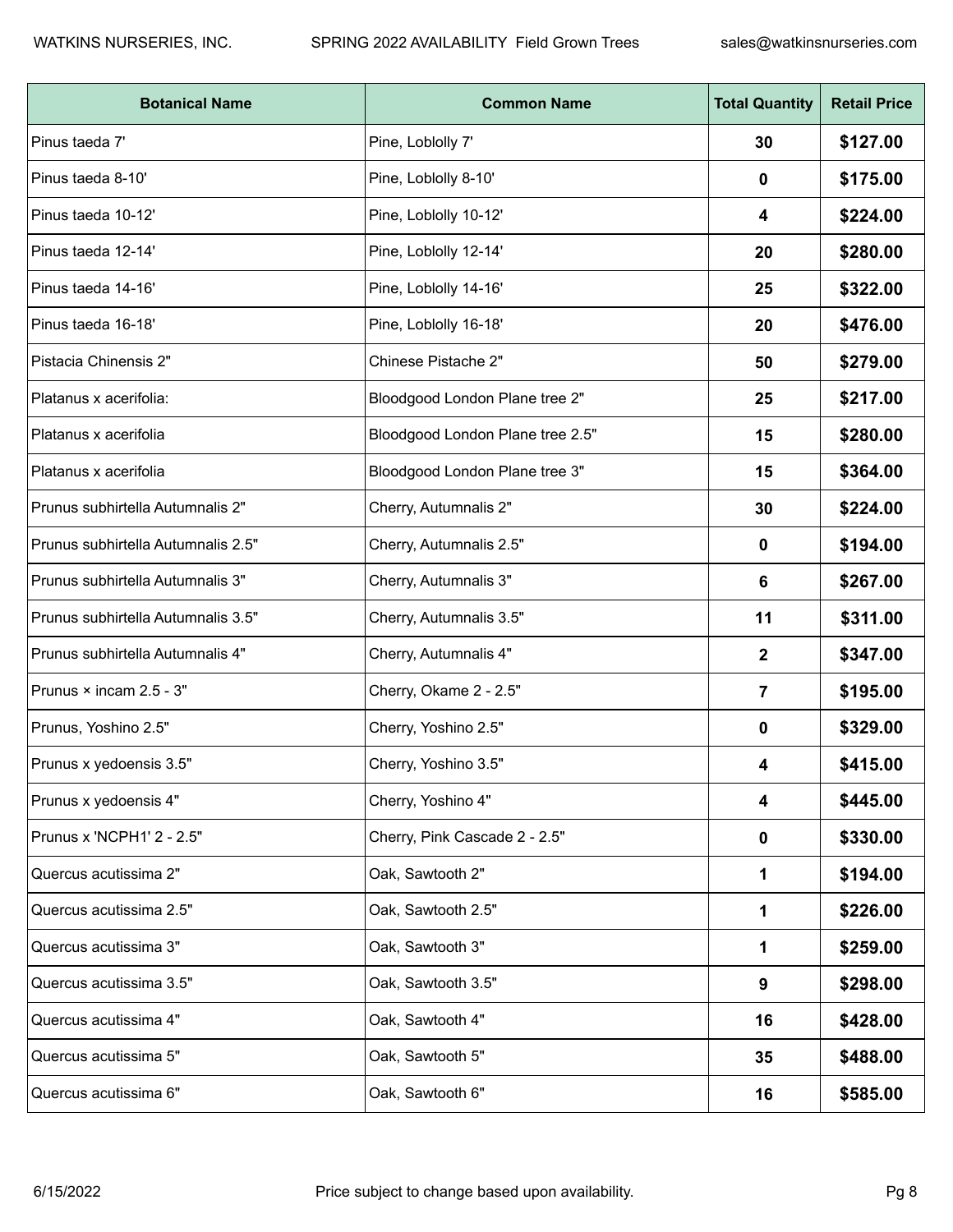| <b>Botanical Name</b>  | <b>Common Name</b>     | <b>Total Quantity</b> | <b>Retail Price</b> |
|------------------------|------------------------|-----------------------|---------------------|
| Quercus acutissima 7"  | Oak, Sawtooth 7"       | 4                     | \$663.00            |
| Quercus, alba 1.5"     | Oak, White 1.5"        | 15                    | \$217.00            |
| Quercus, alba 2"       | Oak, White 2"          | 40                    | \$259.00            |
| Quercus, alba 2.5"     | Oak, White 2.5"        | 75                    | \$395.00            |
| Quercus, alba 3"       | Oak, White 3"          | 5                     | \$455.00            |
| Quercus lyrata 3"      | Oak, Overcup Oak 3"    | $\mathbf 3$           | \$455.00            |
| Quercus palustris 2"   | Oak, Pin 2"            | 50                    | \$259.00            |
| Quercus palustris 2.5" | Oak, Pin 2.5"          | 37                    | \$395.00            |
| Quercus palustris 3"   | Oak, Pin 3"            | 10                    | \$455.00            |
| Quercus palustris 3.5" | Oak, Pin 3.5"          | 4                     | \$501.00            |
| Quercus palustris 4"   | Oak, Pin 4"            | 15                    | \$552.00            |
| Quercus palustris 5"   | Oak, Pin 5"            | 5                     | \$606.00            |
| Quercus phellos 2"     | Oak, Willow 2"         | 86                    | \$244.00            |
| Quercus phellos 2.5"   | Oak, Willow 2.5"       | 123                   | \$283.00            |
| Quercus phellos 3"     | Oak, Willow 3"         | 132                   | \$400.00            |
| Quercus phellos 3.5"   | Oak, Willow 3.5"       | 54                    | \$455.00            |
| Quercus phellos 4"     | Oak, Willow 4"         | 40                    | \$539.00            |
| Quercus phellos 5"     | Oak, Willow 5"         | 6                     | \$732.00            |
| Quercus phellos 6"     | Oak, Willow 6"         | $\mathbf{3}$          | \$1,001.00          |
| Quercus rubra 2"       | Oak, Northern Red 2"   | 14                    | \$259.00            |
| Quercus rubra 2.5"     | Oak, Northern Red 2.5" | 9                     | \$395.00            |
| Quercus rubra 3"       | Oak, Northern Red 3"   | 6                     | \$455.00            |
| Quercus rubra 3.5"     | Oak, Northern Red 3.5" | $\mathbf{2}$          | \$501.00            |
| Quercus rubra 4"       | Oak, Northern Red 4"   | 1                     | \$552.00            |
| Quercus shumardii 2"   | Oak, Shumard 2"        | 1                     | \$259.00            |
| Quercus shumardii 2.5" | Oak, Shumard 2.5"      | $\mathbf 3$           | \$395.00            |
| Quercus shumardii 3"   | Oak, Shumard 3"        | 4                     | \$455.00            |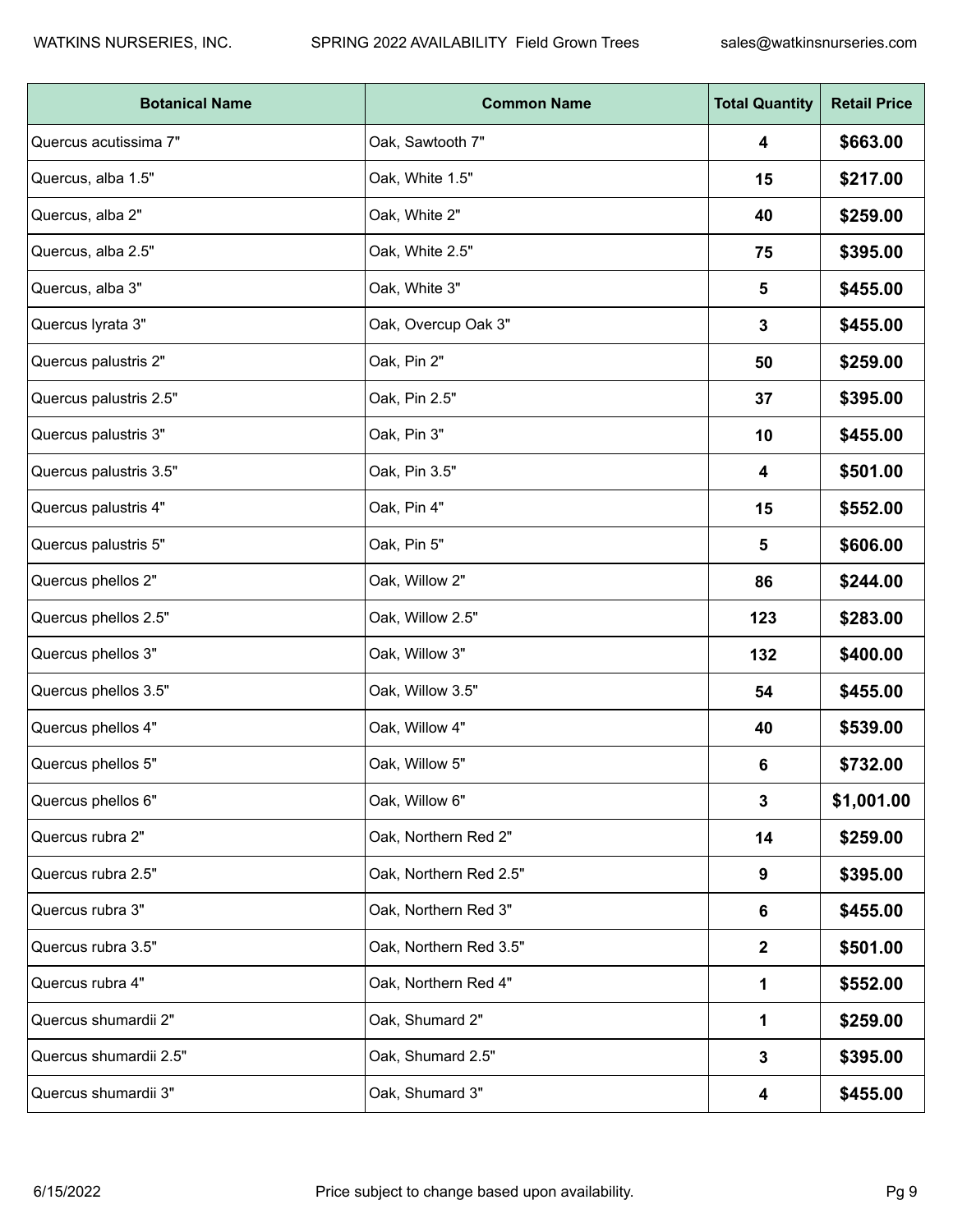| <b>Botanical Name</b>                           | <b>Common Name</b>               | <b>Total Quantity</b> | <b>Retail Price</b> |
|-------------------------------------------------|----------------------------------|-----------------------|---------------------|
| Quercus shumardii 3.5"                          | Oak, Shumard 3.5"                | 2                     | \$501.00            |
| Stryax japonica 6-8'                            | Japanese Snowbell 6-8'           | 20                    | \$175.00            |
| Syringa reticulata 2"                           | Lilac, Ivory Silk 2"             | 2                     | \$207.00            |
| Syringa reticulata 2.5'                         | Lilac, Ivory Silk 2.5"           | 10                    | \$254.00            |
| Taxodium distichum 2"                           | Cypress, Bald 2"                 | 5                     | \$165.00            |
| Taxodium distichum 2.5"                         | Cypress, Bald 2.5"               | $\sqrt{5}$            | \$199.00            |
| Taxodium distichum 3"                           | Cypress, Bald 3"                 | 20                    | \$385.00            |
| Taxodium distichum 3.5"                         | Cypress, Bald 3.5"               | 10                    | \$461.00            |
| Taxodium distichum 4"                           | Cypress, Bald 4"                 | 5                     | \$563.00            |
| Taxodium distichum 5"                           | Cypress, Bald 5"                 | 5                     | \$647.00            |
| Tilia cordata 2"                                | Littleleaf Linden, Greenspire 2" | 10                    | \$259.00            |
| Thuja occidentalis 'Smaragd' 5'                 | Arborvitae, Emerald Green 5 - 6' | 50                    | \$154.00            |
| Thuja standishii x plicata 'Green Giant' 6'     | Arborvitae, Green Giant 6'       | 10                    | \$178.00            |
| Thuja standishii x plicata 'Green Giant' 7'     | Arborvitae, Green Giant 7'       | 0                     | \$196.00            |
| Thuja standishii x plicata 'Green Giant' 8-10'  | Arborvitae, Green Giant 8-10'    | 0                     | \$336.00            |
| Thuja standishii x plicata 'Green Giant' 10-12' | Arborvitae, Green Giant 10-12'   | 0                     | \$395.00            |
| Thuja plicata 12-14'                            | Arborvitae, Green Giant 12-14'   | 1                     | \$441.00            |
| Ulmus americana Valley Forge 2"                 | Elm, Valley Forge 2"             | 30                    | \$253.00            |
| Ulmus americana Princeton 2"                    | Elm, Princeton 2"                | 50                    | \$252.00            |
| Ulmus americana Jefferson 2"                    | Elm, Jefferson 2"                | 50                    | \$276.00            |
| Ulmus Patriot 2"                                | Elm, Patriot 2"                  | $\mathbf{2}$          | \$163.00            |
| Ulmus Patriot 2.5"                              | Elm, Patriot 2.5"                | 4                     | \$208.00            |
| Zelkova serrata Green Vase 2"                   | Zelkova, Green Vase 2"           | 75                    | \$215.00            |
| Zelkova serrata Musashino 2"                    | Zelkova, Musashino 2"            | 5                     | \$215.00            |
| Zelkova serrata Musashino 2.5"                  | Zelkova, Musashino 2.5"          | 15                    | \$291.00            |
| Zelkova serrata Musashino 3"                    | Zelkova, Musashino 3"            | 45                    | \$315.00            |
| Zelkova serrata Musashino 3.5"                  | Zelkova, Musashino 3.5"          | 36                    | \$539.00            |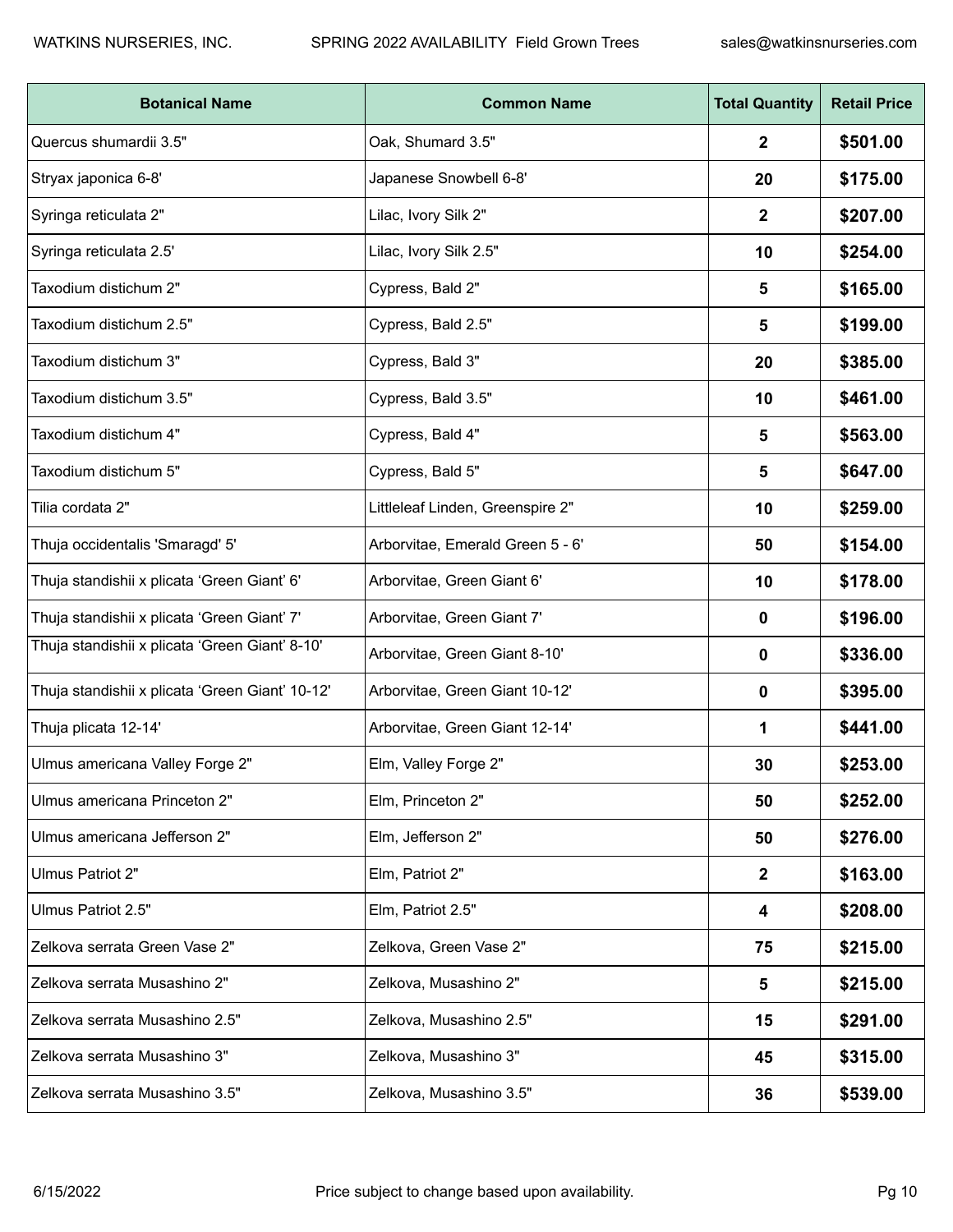| <b>Botanical Name</b>              | <b>Common Name</b>          | <b>Total Quantity</b> | <b>Retail Price</b> |
|------------------------------------|-----------------------------|-----------------------|---------------------|
| Zelkova serrata Musashino 4"       | Zelkova, Musashino 4"       | 17                    | \$647.00            |
| Zelkova serrata Village Green 2"   | Zelkova, Village Green 2"   | 15                    | \$255.00            |
| Zelkova serrata Village Green 2.5" | Zelkova, Village Green 2.5" | 15                    | \$291.00            |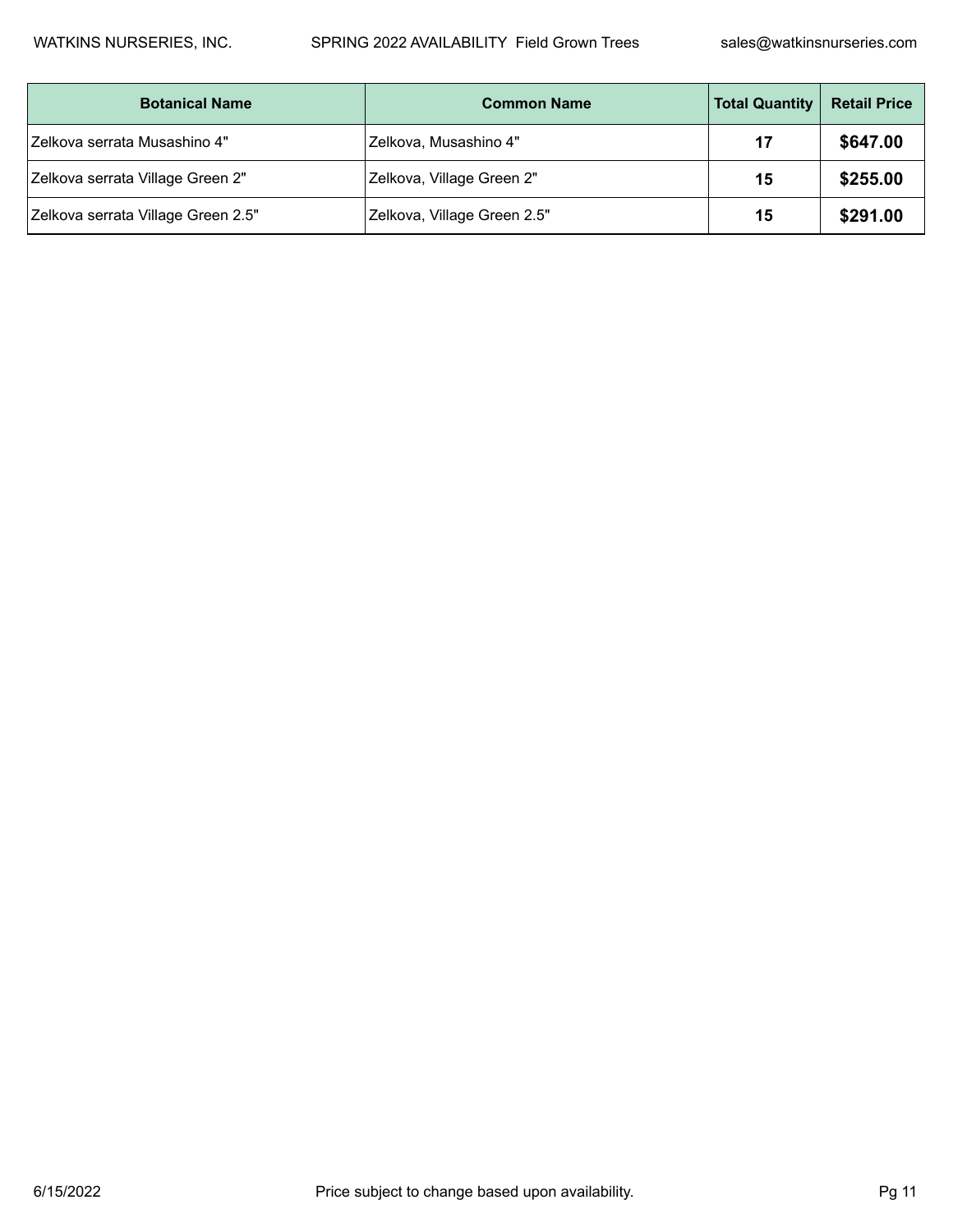| <b>Botanical Name</b>                 | <b>Common Name</b>                     | <b>Plant Center</b> | <b>Retail Price</b> |
|---------------------------------------|----------------------------------------|---------------------|---------------------|
| Acer griseum 15gal                    | Maple, Paperbark 15gal                 | 0                   | \$189.00            |
| Acer griseum 25gal                    | Maple, Paperbark 25gal                 |                     | \$315.00            |
| Acer pamatum Crimson Queen 15gal      | Japanese Maple, Crimson Queen 15gal    |                     | \$385.00            |
| Acer palmatum Bloodgood 7gal          | Japanese Maple, Bloodgood 7gal         | 5                   | \$207.00            |
| Acer palmatum Bloodgood 10gal         | Japanese Maple, Bloodgood 10gal        | 0                   | \$256.00            |
| Acer palmatum Bloodgood 15gal         | Japanese Maple, Bloodgood 15gal        | 0                   | \$385.00            |
| Acer palmatum Bloodgood 25gal         | Japanese Maple, Bloodgood 25gal        | 0                   | \$641.00            |
| Acer palmatum Orangeola 7gal          | Japanese Maple, Orangeola 7gal         | 0                   | \$256.00            |
| Acer palmatum Red Select 10gal        | Japanese Maple, Red Select 10gal       |                     | \$385.00            |
| Acer palmatum Red Select 15gal        | Japanese Maple, Red Select 15gal       | 0                   | \$420.00            |
| Acer palmatum Red Select 25gal        | Japanese Maple, Red Select 25gal       | 0                   | \$555.00            |
| Acer palmatum 'Wolff' 7gal            | Japanese Maple, Emperor I 7gal         |                     | \$168.00            |
| Acer palmatum Sango-Kaku 7gal         | Japanese Maple, Coral Bark 7g          | 1                   | \$256.00            |
| Acer palmatum Sango-Kaku 15gal        | Japanese Maple, Coral Bark 15gal       | 0                   | \$385.00            |
| Acer palmatum Tamukeyama 15gal        | Japanese Maple Tamukeyama 15gal        | 2                   | \$385.00            |
| Acer palmatum Tamukeyama 25gal/30gal  | Japanese Maple, Tamukeyama 25gal/30gal | 0                   | \$582.00            |
| Acer palmatum Dissectum Viridis 7gal  | Japanese Maple, Cutleaf Green 7gal     | 6                   | \$256.00            |
| Acer palmatum Dissectum Viridis 15gal | Japanese Maple, Cutleaf Green 15gal    | 0                   | \$385.00            |
| Acer x freemanii Autumn Blaze 15gal   | Maple, Autumn Blaze 15gal              | 0                   | \$189.00            |
| Acer x freemanii Autumn Blaze 25gal   | Maple, Autumn Blaze 25gal              | $\mathbf 0$         | \$315.00            |
| Acer rubrum Native 15gal              | Maple, Native Red 15gal                | 3                   | \$189.00            |
| Acer rubrum Native 25gal              | Maple, Native Red 25gal                | $\mathbf{2}$        | \$315.00            |
| Acer rubrum October Glory 15gal       | Maple, October Glory 15gal             | 0                   | \$189.00            |
| Acer rubrum October Glory 25gal       | Maple, October Glory 25gal             | $\mathbf{2}$        | \$315.00            |
| Acer rubrum Red Sunset 15gal          | Maple, Red Sunset 15gal                | 0                   | \$189.00            |
| Acer rubrum Red Sunset 25gal          | Maple, Red Sunset 25gal                | $\mathbf 0$         | \$315.00            |
| Acer rubrum Redpointe 15gal           | Maple, Redpointe 15gal                 | $\overline{7}$      | \$189.00            |
| Acer rubrum Redpointe 25gal           | Maple, Redpointe 25gal                 | 0                   | \$315.00            |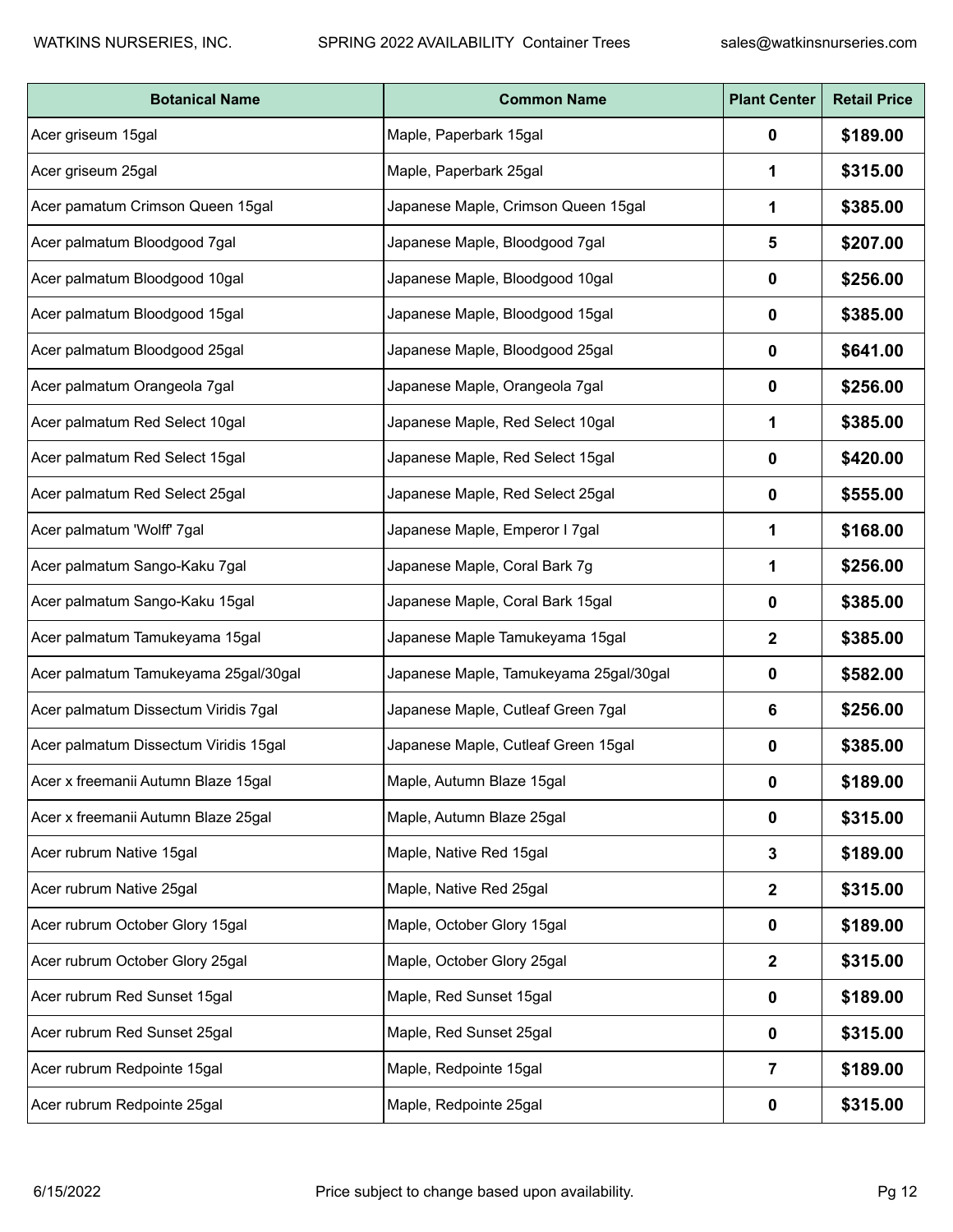| <b>Botanical Name</b>                          | <b>Common Name</b>                            | <b>Plant Center</b> | <b>Retail Price</b> |
|------------------------------------------------|-----------------------------------------------|---------------------|---------------------|
| Acer saccharum Legacy 7gal                     | Maple, Legacy Sugar 7gal                      | 10 at farm          | \$105.00            |
| Acer saccharum Legacy 15gal                    | Maple, Legacy Sugar 15gal                     | 0                   | \$141.00            |
| Aesculus pavia 3gal                            | Buckeye, Red 3gal                             | 0                   | \$45.00             |
| Amelanchier x Autumn Brilliance S/S 15 gal     | Serviceberry, Autumn Brilliance S/S 15gal     | 0                   | \$167.00            |
| Amelanchier x Autumn Brilliance (Clump) 15gal  | Serviceberry, Autumn Brilliance (Clump) 15gal | 3                   | \$167.00            |
| Betula nigra (Native) 15gal                    | River Birch, Native 15gal                     | 0                   | \$141.00            |
| Betula nigra Dura Heat 15gal                   | River Birch, Dura Heat 15gal                  | 20                  | \$141.00            |
| Betula nigra Dura Heat 25gal                   | River Birch, Dura Heat 25gal                  | 12                  | \$237.00            |
| Betula nigra Heritage 15gal                    | River Birch, Heritage 15gal                   | 18                  | \$141.00            |
| Betula nigra Heritage 25gal                    | River Birch, Heritage 25gal                   | 10                  | \$237.00            |
| Callitropsis glabra Carolina Sapphire 7gal     | Cypress, Carolina Sapphire 7gal               | 4                   | \$129.00            |
| Callitropsis glabra Carolina Sapphire 15gal    | Cypress, Carolina Sapphire 15gal              | 1                   | \$276.00            |
| Carpinus caroliniana 15gal                     | Hornbeam, American 15gal                      | 0                   | \$167.00            |
| Carpinus caroliniana 25gal                     | Hornbeam, American25gal                       | 0                   | \$277.00            |
| Carpinus betulus 15gal                         | Hornbeam, European 15gal                      | 0                   | \$167.00            |
| Cedrus atlantica 15gal                         | Cedar, Blue Atlas 15gal                       | 1                   | \$189.00            |
| Cedrus deodara 15gal                           | Cedar, Deodar 15gal                           | 0                   | \$189.00            |
| Cercis canadensis 15gal                        | Redbud, Eastern 15gal                         | 0                   | \$182.00            |
| Cercis canadensis 25gal                        | Redbud, Eastern 25gal                         | 0                   | \$304.00            |
| Cercis canadensis Eastern Redbud (Clump) 15gal | Redbud, Eastern (clump) 15gal                 | $\mathbf 0$         | \$304.00            |
| Cercis canadensis Forest Pansy 15gal           | Redbud, Forest Pansy 15gal                    | 3                   | \$182.00            |
| Cercis canadensis 'Ruby Falls' 15gal           | Redbud, Ruby Falls (Weeping) 15gal            | $\mathbf{2}$        | \$292.00            |
| Chamaecyparis obtusa 5gal                      | Cypress, Hinoki 5gal                          | 5                   | \$101.00            |
| Chionanthus virginicus 7gal                    | Fringe Tree, White 7gal                       | 0                   | \$129.00            |
| Cornus Florida Native 7gal                     | Dogwood, Native Flowering 7gal                | 12                  | \$101.00            |
| Cornus Florida Native 10gal                    | Dogwood, Native Flowering 10gal               | $\mathbf 0$         | \$143.00            |
| Cornus Florida, Cherokee Brave 15gal           | Dogwood, Cherokee Brave 15gal                 | 0                   | \$168.00            |
| Cornus Florida, Cherokee Brave 25gal           | Dogwood, Cherokee Brave 25gal                 | 0                   | \$280.00            |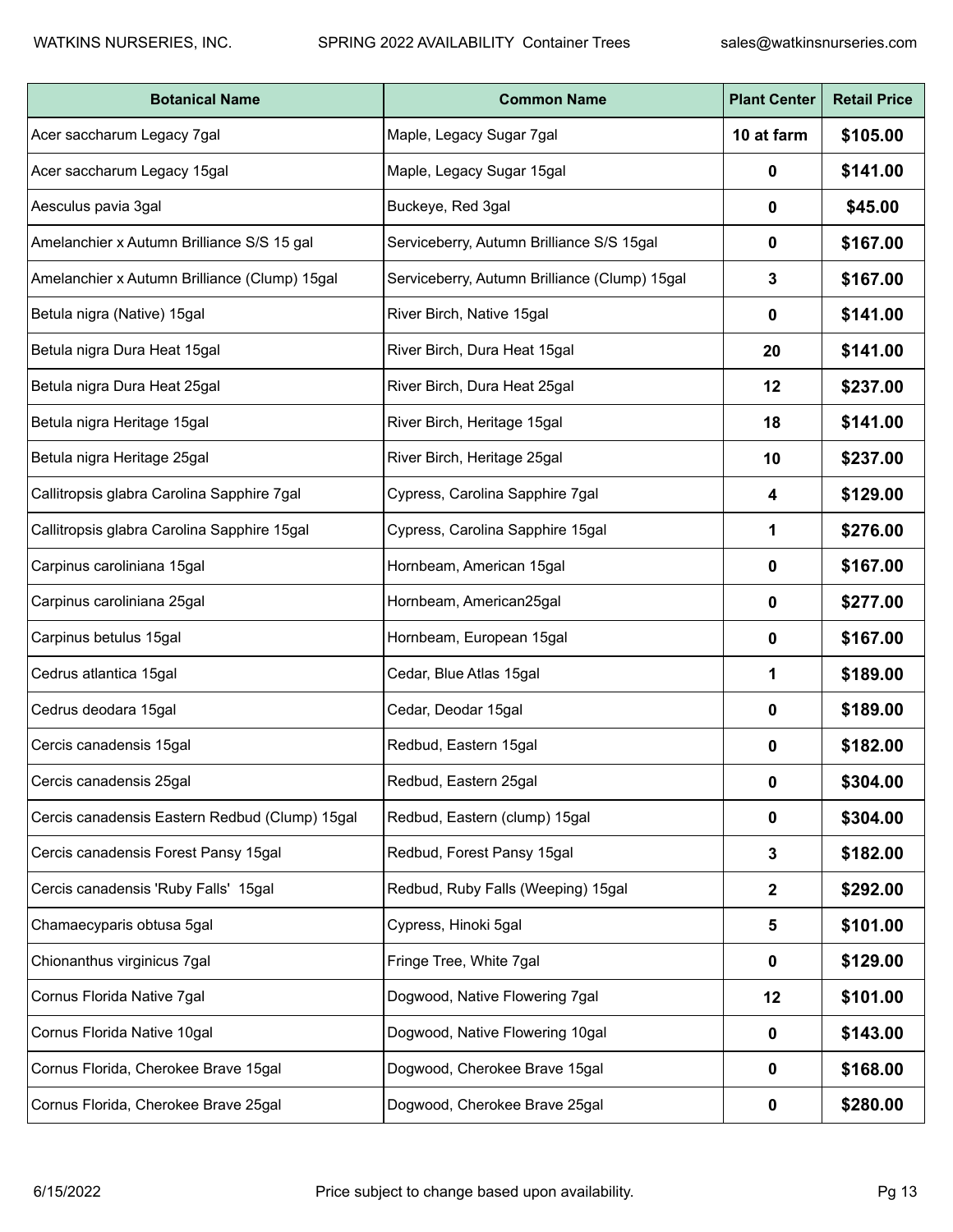| <b>Botanical Name</b>                     | <b>Common Name</b>                  | <b>Plant Center</b>     | <b>Retail Price</b> |
|-------------------------------------------|-------------------------------------|-------------------------|---------------------|
| Cornus Florida, Cherokee Princess 15gal   | Dogwood, Cherokee Princess 15gal    | 0                       | \$207.00            |
| Cornus Florida, Cherokee Princess 25gal   | Dogwood, Cherokee Princess 25gal    | 0                       | \$280.00            |
| Cornus Florida, Rubra 5gal                | Dogwood, Pink Flowering 5gal        | 14                      | \$101.00            |
| Cornus Forida, Rubra 7gal                 | Dogwood, Pink Flowering 7gal        | 0                       | \$143.00            |
| Cornus Kousa 7gal                         | Dogwood, Kousa 5gal                 | 10                      | \$101.00            |
| Cornus Kousa 15gal                        | Dogwood, Kousa 15gal                | 0                       | \$168.00            |
| Cotinus coggygria 3gal                    | Smokebush, The Velvet Fog® 3gal     | 3                       | \$27.00             |
| Cotinus coggygria 'MINCOJAU3' 1gal        | Smokebush, Winecraft Gold® 1gal     | 5                       | \$27.00             |
| Crataegus viridis Winter King 15gal       | Hawthorne, Winterking 15gal         | 1                       | \$143.00            |
| Cryptomeria japonica Yoshino 15gal        | Cryptomeria, Yoshino 15gal          | 0                       | \$193.00            |
| Cryptomeria japonica Yoshino 25gal        | Cryptomeria, Yoshino 25gal          | 2                       | \$392.00            |
| Cryptomeria japonica Yoshino 30gal        | Cryptomeria, Yoshino 30gal          | 2                       | \$420.00            |
| Fagus grandiflora 15gal                   | Beech, American 15gal               | 1                       | \$167.00            |
| Fagus sylvatica 'Riversii' 10gal          | Beech, European Purple leafed 10gal | $\overline{\mathbf{2}}$ | \$167.00            |
| Ficus carica 'Brown Turkey' 3gal          | Fig, Brown Turkey 3gal              | 5                       | \$30.00             |
| Ginkgo biloba Autumn Gold 15gal           | Ginkgo, Autumn Gold 15gal           | 2                       | \$192.00            |
| Ginkgo biloba Autumn Gold 25gal           | Ginkgo, Autumn Gold 25gal           | 0                       | \$319.00            |
| Ginkgo biloba Princeton Sentry 25gal      | Ginkgo, Princeton Sentry 25gal      | 2                       | \$319.00            |
| Ilex x attenuata "Fosteri" 15gal          | Holly, Foster Holly 15gal           | $\mathbf 0$             | \$167.00            |
| Ilex x 'Conal' 15gal                      | Holly, Oak Leaf 15gal               | 6                       | \$167.00            |
| Ilex x Nellie R. Stevens 15gal            | Holly, Nellie R. Stevens 15gal      | 3                       | \$167.00            |
| Ilex x Nellie R. Stevens 25gal            | Holly, Nellie R. Stevens 25gal      | 1                       | \$277.00            |
| Ilex hybrid Magland x Oakland Holly 15gal | Holly, Oakland 15gal                | $\mathbf 2$             | \$167.00            |
| Ilex hybrid Magland x Oakland Holly 25gal | Holly, Oakland 25gal                | 6                       | \$304.00            |
| Ilex hybrid Magland x Oakland Holly 25gal | Holly, Oakland 25gal Gro-Bag        | 1                       | \$277.00            |
| Ilex opaca 15gal                          | Holly, American 15gal               | $\mathbf 0$             | \$167.00            |
| Ilex opaca 'Satyr Hill' 15gal             | Holly, Satyr Hill 15gal             | 1                       | \$167.00            |
| Ilex hybrid Conin 15gal                   | Holly, Robin 15gal                  | 0                       | \$167.00            |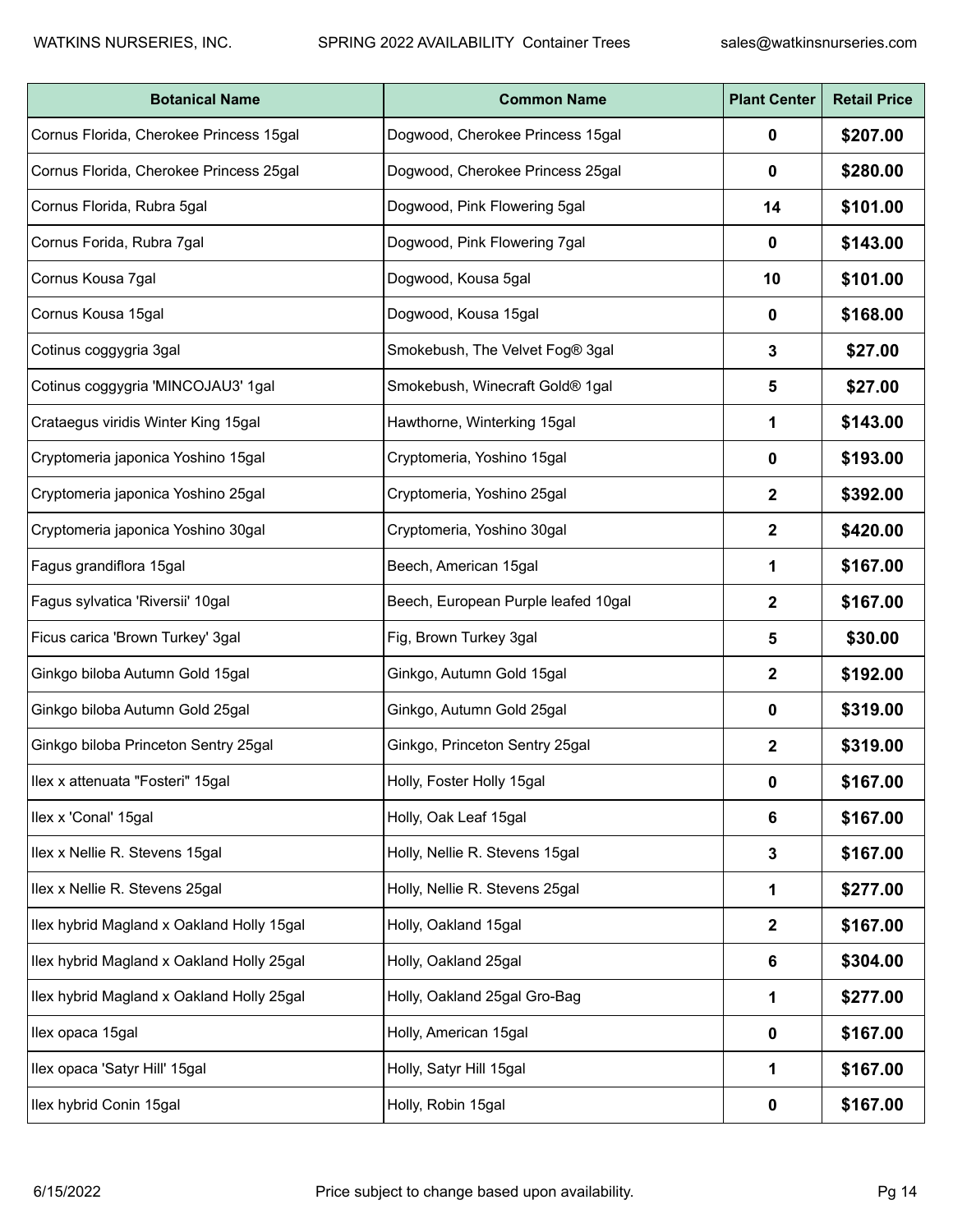| <b>Botanical Name</b>                                                             | <b>Common Name</b>                          | <b>Plant Center</b> | <b>Retail Price</b> |
|-----------------------------------------------------------------------------------|---------------------------------------------|---------------------|---------------------|
| Juniperus chinensis Blue Point 3gal                                               | Juniper, Blue Point 3gal                    | 4                   | \$27.00             |
| Juniperus chinensis Blue Point 7gal                                               | Juniper, Blue Point 7gal                    | 0                   | \$67.00             |
| Juniperus chinensis Blue Point 15gal                                              | Juniper, Blue Point 15gal                   | 4                   | \$143.00            |
| Juniperus procumbens "Nana" Sculptured 10gal                                      | Juniper, Dwarf Japanese Garden 10gal        | 2                   | \$328.00            |
| Juniperus virginiana 7gal                                                         | Cedar, Eastern Red 7gal                     | 3                   | \$115.00            |
| Juniperus virginiana 15gal                                                        | Cedar, Eastern Red 15gal                    | 0                   | \$143.00            |
| Juniperus virginiana 25gal                                                        | Cedar, Eastern Red 25gal                    | 0                   | \$238.00            |
| Lagestroemia indica Autauga 15gal                                                 | Crape Myrtle, Autauga 15gal                 | 8                   | \$176.00            |
| Lagerstroemia indica Dynamite 15gal                                               | Crape Myrtle, Dynamite 15gal                | 6                   | \$176.00            |
| Lagerstroemia indica Pink Velour 15gal                                            | Crape Myrtle, Pink Velour 15gal             | 5                   | \$176.00            |
| Lagerstroemia indica Powhatan 15gal                                               | Crape Myrtle, Powhatan 15gal                | 0                   | \$176.00            |
| Lagerstroemia indica x fauriei Muskogee 15gal                                     | Crape Myrtle, Muskogee 15gal                | 2                   | \$176.00            |
| Lagerstroemia indica x fauriei Natchez 10gal                                      | Crape Myrtle, Natchez 10gal                 | 0                   | \$126.00            |
| Lagerstroemia indica x fauriei Natchez 15gal                                      | Crape Myrtle, Natchez 15gal                 | 10                  | \$176.00            |
| Lagerstroemia indica x fauriei Tuscarora 15gal                                    | Crape Myrtle, Tuscarora 15gal               | 11                  | \$176.00            |
| Lagerstroemia indica x fauriei Tuscarora 15gal                                    | Crape Myrtle, Tuscarora S/S15gal            | 4                   | \$176.00            |
| Lagerstroemia indica x fauriei Sioux 15gal                                        | Crape Myrtle, Sioux 15gal                   | 10                  | \$176.00            |
| Lagerstroemia indica x fauriei Tonto 15gal                                        | Crape Myrtle, Tonto 15gal                   | 10                  | \$176.00            |
| Liriodendron tulipifera 15gal                                                     | Tulip Poplar 15gal                          | 8                   | \$167.00            |
| Liriodendron tulipifera 25gal                                                     | Tulip Poplar 25gal                          | $\mathbf 3$         | \$277.00            |
| Malus x Hopa 15gal                                                                | Crabapple, Hopa Flowering 15gal             | 1                   | \$162.00            |
| Magnolia grandiflora 'Bracken's Brown Beauty' 6-8' 25                             | Magnolia, Bracken's Brown Beauty 6-8' 25gal | $\mathbf{2}$        | \$238.00            |
| Magnolia grandiflora D.D. Blanchard 15gal                                         | Magnolia, D.D. Blanchard 15gal              | 8                   | \$141.00            |
| Magnolia grandiflora D.D. Blanchard 25gal                                         | Magnolia, D.D. Blanchard 25gal              | 0                   | \$237.00            |
| Magnolia grandiflora Little Gem 15gal                                             | Magnolia, Little Gem 15gal 3-4'             | 8                   | \$167.00            |
| Magnolia grandiflora Little Gem 15gal                                             | Magnolia, Little Gem 15gal 6-7'             | 6                   | \$185.00            |
| Magnolia grandiflora Little Gem 30gal                                             | Magnolia, Little Gem 30gal                  | 0                   | \$364.00            |
| Magnolia liliflora 'Reflorescens' x stellate 'Waterlily' 15g Magnolia, Jane 15gal |                                             | 0                   | \$167.00            |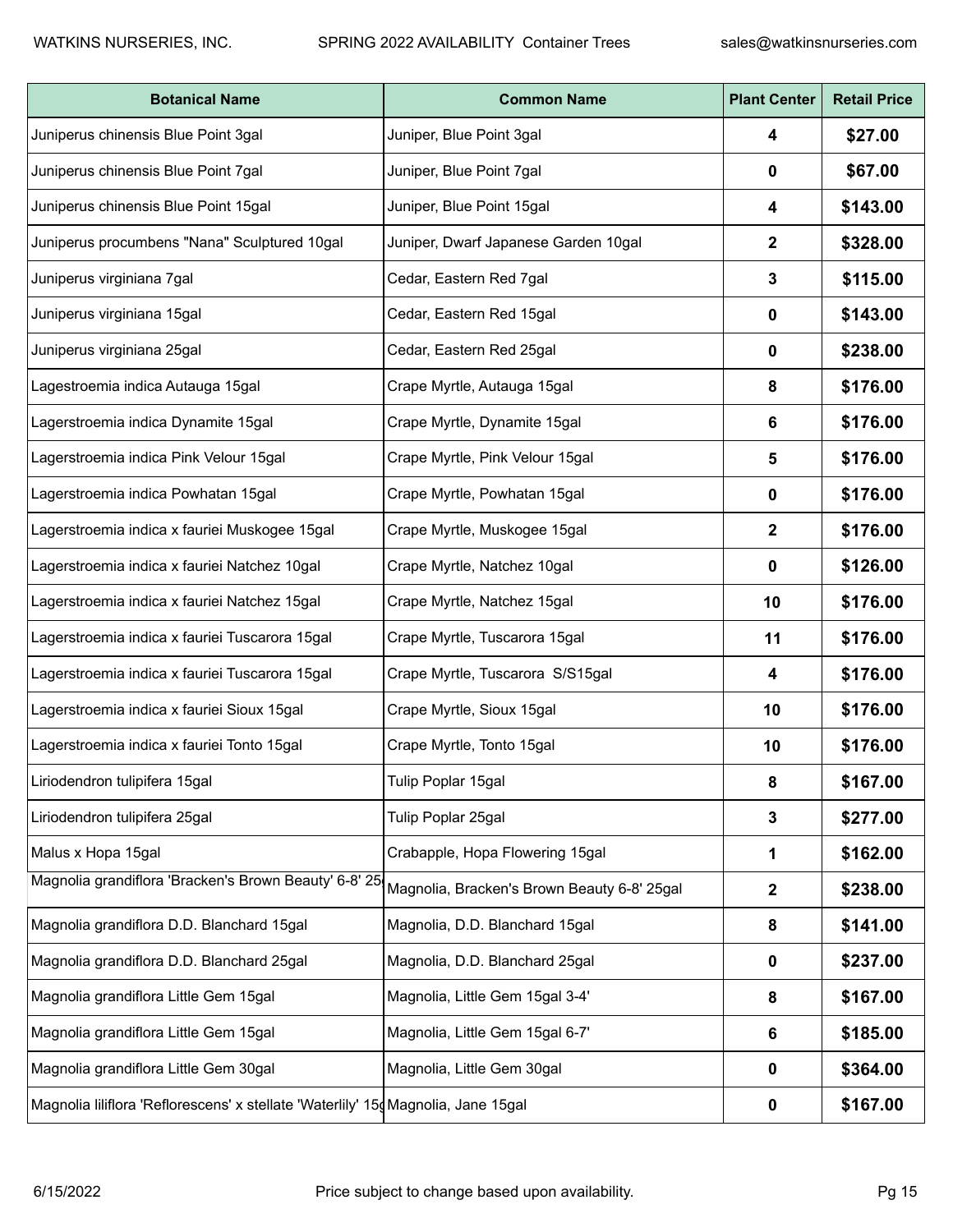| <b>Botanical Name</b>                        | <b>Common Name</b>                                               | <b>Plant Center</b> | <b>Retail Price</b> |
|----------------------------------------------|------------------------------------------------------------------|---------------------|---------------------|
| Magnolia stellata 'Royal Star' 15gal         | Magnolia, Royal Star 15gal (White bloom w/light<br>pink accents) | 9                   | \$188.00            |
| Magnolia virginiana Sweetbay M/S 15gal       | Magnolia, Sweetbay M/S 15gal                                     | 11                  | \$167.00            |
| Magnolia virginiana Sweetbay S/S 15gal       | Magnolia, Sweetbay S/S 15gal                                     | 0                   | \$167.00            |
| Myrica cerifera 3gal                         | Southern Waxmyrtle 3gal                                          | 15                  | \$31.00             |
| Myrica cerifera, 7gal                        | Southern Wax Myrtle, 7gal                                        | 1                   | \$67.00             |
| Myrica cerifera, 15gal                       | Southern Wax Myrtle, 15gal                                       | 12                  | \$147.00            |
| Nyssa sylvatica 15gal                        | Black Gum 15gal                                                  | 0                   | \$189.00            |
| Pinus taeda 15 gal                           | Pine, Loblolly 15 gal                                            | 1                   | \$153.00            |
| Platanus acerfolia Bloodgood 15gal           | Planetree, Bloodgood 15gal                                       | 0                   | \$167.00            |
| Platanus acerfolia Bloodgood 25gal           | Planetree, Bloodgood 25gal                                       | 10                  | \$346.00            |
| Platanus acerfolia Exclamation 25gal         | London Planetree, Exclamation 25gal                              | 0                   | \$315.00            |
| Platanus occidentalis 25gal                  | Sycamore, American 25gal                                         | 13                  | \$277.00            |
| Populus deltoides 25gal                      | Cottonwood, Eastern 25gal                                        | 2                   | \$277.00            |
| Prunus serrulata Kwanzan 15gal               | Cherry, Kwanzan 15gal                                            | 0                   | \$189.00            |
| Prunus serrulata Kwanzan 25gal               | Cherry, Kwanzan 25gal                                            | 0                   | \$315.00            |
| Prunus snofozam Snow Fountains® 15gal        | Cherry, Snow Fountains® Weeping 15gal                            | 0                   | \$189.00            |
| Prunus snofozam Snow Fountains® 25gal        | Cherry, Snow Fountains® Weeping 25gal                            | 0                   | \$315.00            |
| Prunus subhirtella Pendula Flora Plena 15gal | Cherry, Pink Double Weeping 15gal                                | 2                   | \$167.00            |
| Prunus subhirtella Pendula Flora Plena 25gal | Cherry, Pink Double Weeping 25gal                                | 0                   | \$272.00            |
| Prunus x yedoensis 15gal                     | Cherry, Yoshino15gal                                             | 3                   | \$189.00            |
| Prunus x yedoensis 25gal                     | Cherry, Yoshino 25gal                                            | $\mathbf 0$         | \$315.00            |
| Prunus cerisifera Thundercloud 15gal         | Plum, Thundercloud Cherry 15gal                                  | 3                   | \$143.00            |
| Pyrus calleryana Chanticleer 15gal           | Pear, Chanticleer 15gal                                          | 0                   | \$189.00            |
| Pyrus calleryana Chanticleer 25gal           | Pear, Chanticleer 25gal                                          | 0                   | \$315.00            |
| Quercus alba 15gal                           | Oak, White 15gal                                                 | 0                   | \$189.00            |
| Quercus alba 25gal                           | Oak, White 25gal                                                 | 1                   | \$315.00            |
| Quercus bicolor 30gal                        | Oak, Swamp White 25gal                                           | 8                   | \$167.00            |
| Quercus coccinea 25gal                       | Oak, Scarlet 25gal                                               | 8                   | \$277.00            |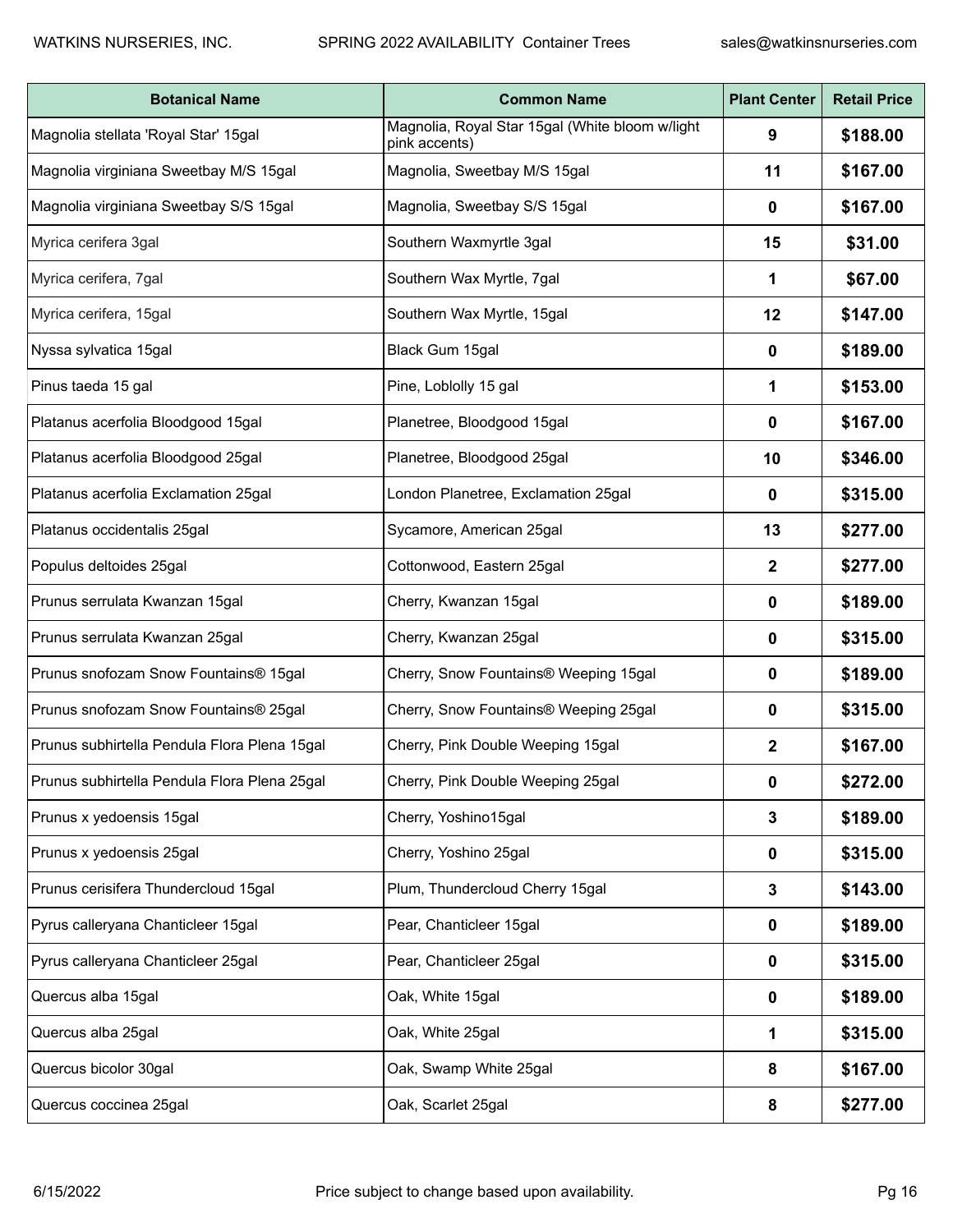| <b>Botanical Name</b>                          | <b>Common Name</b>                     | <b>Plant Center</b> | <b>Retail Price</b> |
|------------------------------------------------|----------------------------------------|---------------------|---------------------|
| Quercus palustris 15gal                        | Oak, Pin 15gal                         | 7                   | \$167.00            |
| Quercus palustris 25gal                        | Oak, Pin 25gal                         | 0                   | \$277.00            |
| Quercus phellos 15gal                          | Oak, Willow 15gal                      | 16                  | \$167.00            |
| Quercus phellos 25gal                          | Oak, Willow 25gal                      | 3                   | \$277.00            |
| Quercus rubra 15gal                            | Oak, Northern Red 15gal                | 0                   | \$167.00            |
| Quercus rubra 25gal                            | Oak, Northern Red 25gal                | 0                   | \$277.00            |
| Salix babylonica 15gal                         | Willow, Weeping 15gal                  | 5                   | \$154.00            |
| Stryax japonica 7gal                           | Snowbell, Japanese 7gal                | 4                   | \$98.00             |
| Taxodium distichum 15gal                       | Bald Cypress 15gal                     | 0                   | \$141.00            |
| Taxodium distichum 25gal                       | Bald Cypress 25gal                     | 0                   | \$235.00            |
| Thuja occidentalis 'Smaragd' 3gal              | Arborvitae, Emerald Green 3gal         | 19                  | \$31.00             |
| Thuja occidentalis 'Smaragd'15gal 3-4'         | Arborvitae, Emerald Green 15gal 3-4'   | 2                   | \$98.00             |
| Thuja occidentalis 'Smaragd' 15gal 5'          | Arborvitae, Emerald Green 15gal 5'     | 1                   | \$161.00            |
| Thuja occidentalis 'Smaragd' 15gal 7'          | Arborvitae, Emerald Green 15gal 7'     | 5                   | \$251.00            |
| Thuja occidentalis 'Smaragd' 25gal 7'          | Arborvitae, Emerald Green 25gal 7'     | 1                   | \$291.00            |
| Thuja occidentalis 'Smaragd' spiral 7gal       | Arborvitae, Emerald Green spiral 7gal  | 1                   | \$129.00            |
| Thuja occidentalis 'Smaragd' 15gal             | Arborvitae, Emerald Green spiral 15gal | 3                   | \$277.00            |
| Thuja occidentalis 'Smaragd' 3-ball 5gal       | Arborvitae, Emerald Green 3-ball 5gal  | 0                   | \$170.00            |
| Thuja standishii x plicata 'Green Giant' 7gal  | Arborvitae, Green Giant 7gal           | 1                   | \$105.00            |
| Thuja standishii x plicata 'Green Giant' 15gal | Arborvitae, Green Giant 15gal/5'       | 30                  | \$161.00            |
| Thuja standishii x plicata 'Green Giant' 25gal | Arborvitae, Green Giant 25gal          | 0                   | \$291.00            |
| Tilia cordata Little leaf Linden 25gal         | Little Leaf Linden 25gal               | 3                   | \$235.00            |
| Tilia cordata Greenspire 25gal                 | Greenspire Linden 25gal                | 0                   | \$235.00            |
| Trachycarpus fortunei 15gal                    | Palm, Windmill 15gal                   | 4                   | \$335.00            |
| Ulmus americana Colonial Spirit 25gal          | American Elm, Colonial Spirit 25gal    | 0                   | \$235.00            |
| Ulmus americana Valley Forge 15gal             | American Elm, Valley Forge 15gal       | 0                   | \$167.00            |
| Ulmus americana Valley Forge 25gal             | American Elm, Valley Forge 25gal       | 0                   | \$235.00            |
| Ulmus Americana Princeton 25gal                | American Elm, Princeton 25gal          | 0                   | \$235.00            |